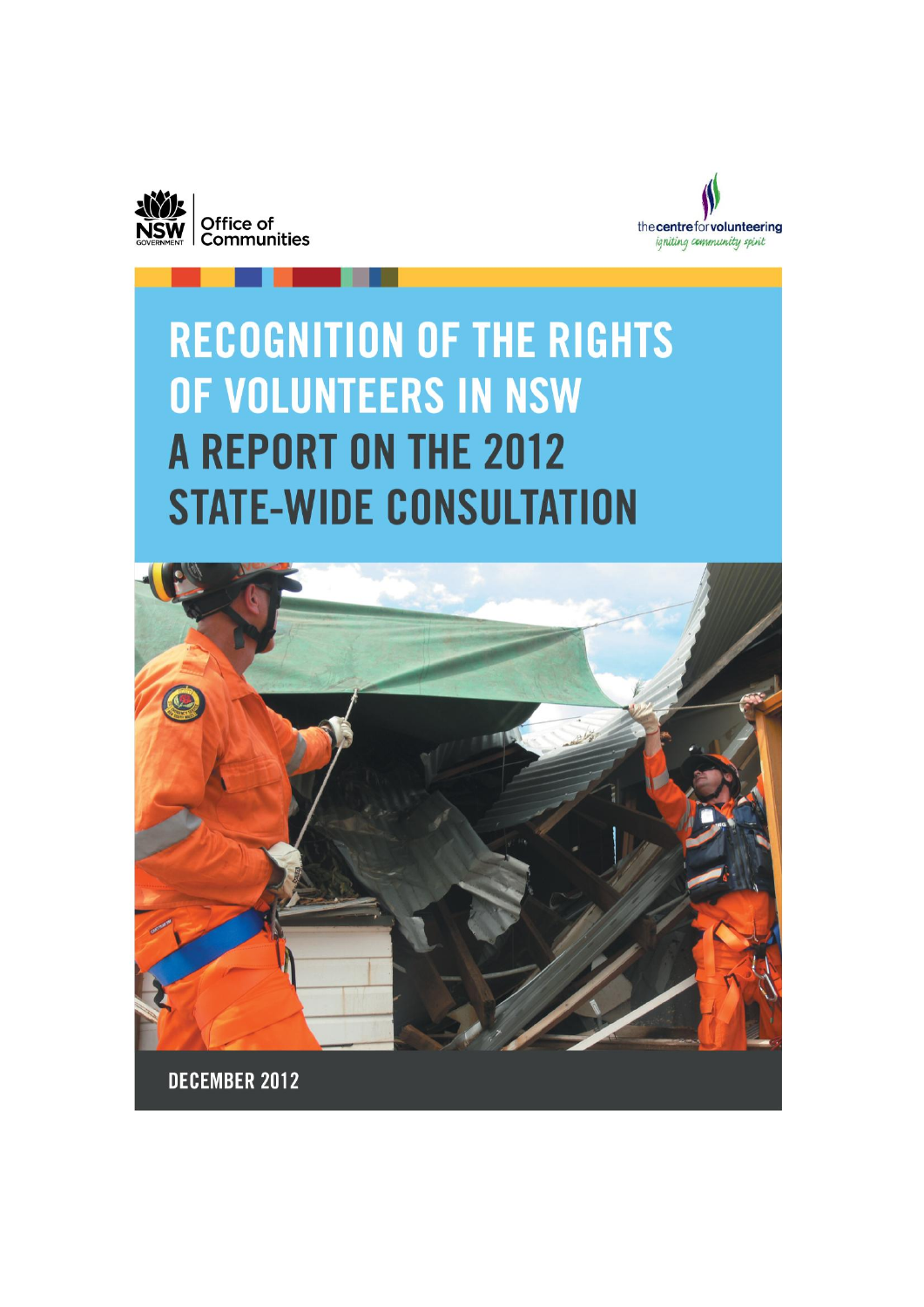# **Contents**

| <b>Chapter 1</b> |  |  |  |
|------------------|--|--|--|
|                  |  |  |  |
|                  |  |  |  |
|                  |  |  |  |
|                  |  |  |  |
| <b>Chapter 2</b> |  |  |  |
|                  |  |  |  |
|                  |  |  |  |
|                  |  |  |  |
| <b>Chapter 3</b> |  |  |  |
|                  |  |  |  |
|                  |  |  |  |
|                  |  |  |  |
| <b>Chapter 4</b> |  |  |  |
|                  |  |  |  |
|                  |  |  |  |
| <b>Chapter 5</b> |  |  |  |
|                  |  |  |  |
|                  |  |  |  |
|                  |  |  |  |
| <b>Chapter 6</b> |  |  |  |
|                  |  |  |  |
|                  |  |  |  |
|                  |  |  |  |
| <b>Chapter 7</b> |  |  |  |
|                  |  |  |  |
|                  |  |  |  |
| <b>Chapter 8</b> |  |  |  |
|                  |  |  |  |
|                  |  |  |  |
|                  |  |  |  |
|                  |  |  |  |
|                  |  |  |  |
|                  |  |  |  |
|                  |  |  |  |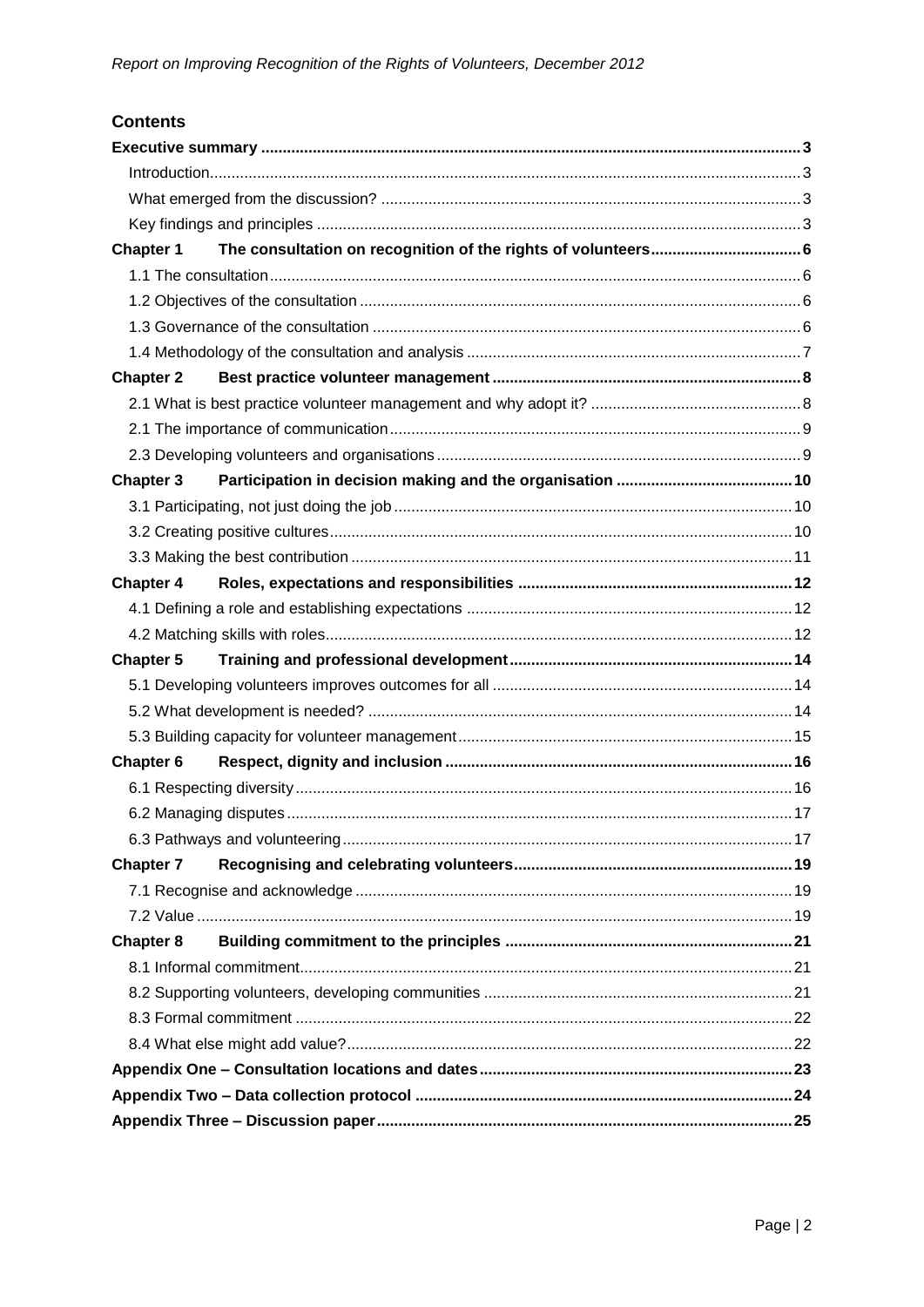# <span id="page-2-0"></span>**Executive summary**

#### <span id="page-2-1"></span>**Introduction**

The Minister for Citizenship and Communities, Victor Dominello MP, launched the first NSW Volunteering Strategy on 14 May 2012. The Strategy contained a commitment to consult widely in NSW on improving recognition of the rights of volunteers. The Centre for Volunteering, supported by the Volunteering Unit in the Office of Communities, led this consultation at the request of the Minister.

The consultation commenced with the publication of a discussion paper on [www.haveyoursay.nsw.gov.au](http://www.haveyoursay.nsw.gov.au/) and included online consultation and face-to-face engagements in 13 locations between 1 October and 16 November 2012. The face-to-face engagement included student volunteers in Years 9 and 10 in two high schools.

More than 350 people attended face-to-face consultations, 3,118 people viewed the consultation website, 513 people downloaded the discussion paper, 135 people viewed the video message from the Minister, three submissions were received and 41 online surveys were completed.

#### <span id="page-2-2"></span>**What emerged from the discussion?**

Overwhelmingly, the consultation participants supported the introduction of principles that would enhance the moral rights of volunteers. Participants argued that these principles should include clearer responsibilities for organisations that benefit from the gift of volunteering. Participants were also clear that organisations have an obligation to establish volunteer policies, and that volunteers were responsible for behaving in a manner consistent with these policies and the mission of the organisation with which they volunteer.

Finally, in the context of the NSW Government's commitment to reducing red tape, there was agreement that these principles should be included in a Government led voluntary code. There was limited support for statutory change, with the overwhelming majority of participants not supporting the increased cost and complexity that would necessarily accompany such an approach. However, many participants were strongly in favour of organisations committing to the code as a contractual requirement for receiving NSW Government funding.

# <span id="page-2-3"></span>**Key findings and principles**

#### **A demonstrated commitment to best practice in volunteer management**

Many participants discussed best practice in volunteer management as the underpinning principle on which to build fair and equitable treatment of volunteers. Participants said that volunteers should be managed in a manner that was collaborative and inclusive. This was the foundation step in building other elements of respect and dignity and without it, it was difficult, if not impossible, to ensure volunteer rights were acknowledged and met.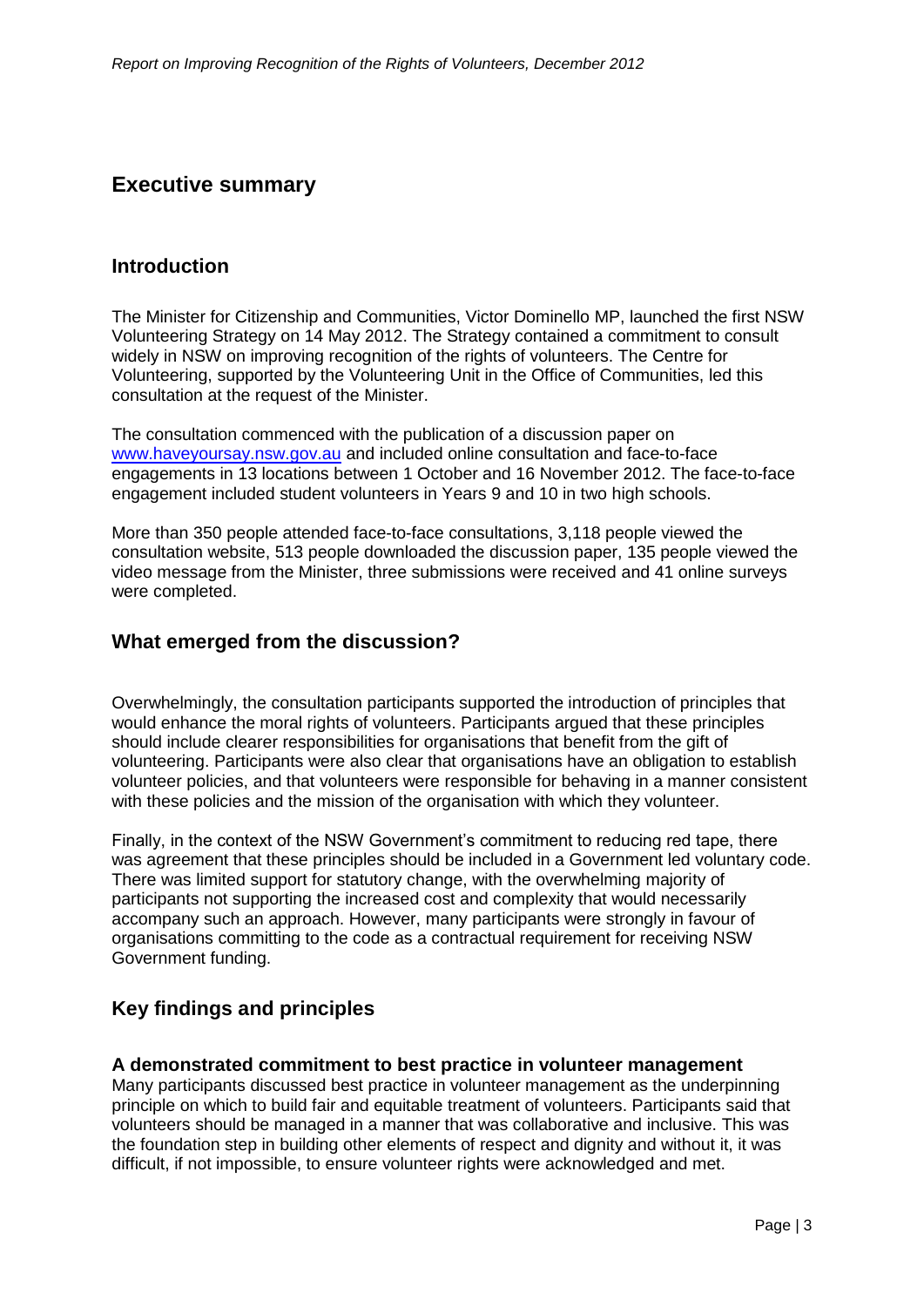Participants argued that systems should be in place for managing, communicating with, and deploying volunteers. A number of participants highlighted the greater capacity of many larger organisations to develop and maintain such systems. Other participants pointed to the range of tools and resources that are already available on the internet for supporting volunteer management.

The need for a commitment to ongoing communication on issues impacting volunteers within organisations was a common thread running through this discussion. This was coupled with the clear message that while volunteers were not paid, benefiting from their services was not free and organisations needed to allocate resources to volunteer management in proportion to the size and scope of their programs.

#### **Volunteers are involved in the life of their organisation and included in decisions that affect them**

The majority of participants said that volunteers felt valued when they were able to be involved in the life of their organisation. This included discussions about the shape and direction of organisations, discussion on work organisation, participating in decision-making affecting their work, attending forums to develop knowledge and opportunities for networking with other volunteers.

The need to participate in decision-making, particularly where those decisions were likely to impact on the volunteers and the roles they undertake, was a common view among participants. These ideas are consistent with participative democracy and are already widespread in many volunteer organisations.

#### **Clarity on roles, expectations and organisational policies**

Participants said that many of the issues or disputes that arise between volunteers and organisations can often be linked to a lack of clarity on the responsibilities and boundaries of specific volunteer roles. Many participants stated that this lack of clarity can often be traced back to the earliest stage of the recruitment process.

It was unsurprising then that volunteers, volunteer managers and organisational representatives throughout the consultations indicated that sound induction and orientation processes were vital to the mutual understanding of the roles, responsibilities and commitment required of both volunteers and organisations.

If the commitment sought from the volunteer is made clear 'the volunteer can make a decision about whether or not they can meet that commitment' or 'whether or not that role is right for them.' This simple approach was seen as a powerful method for volunteers shaping their contribution to the task and provides the opportunity to deploy all their skills and experiences. It also allows organisations the opportunity to assess if the volunteer is the right match for the task.

Many participants said that orientation and induction are fundamental to creating a positive volunteer experience, and that the preparation work involved in managing volunteers should be undertaken before volunteers are brought on board.

Participants argued that developing basic statements of volunteer roles was straightforward and that there were many resources available online and through other community based organisations.

It was frequently asserted that peak bodies and other community organisations should promote the existence of templates and other resources and that government could assist by serving a facilitating role in promoting access to such resources. Finally, volunteers were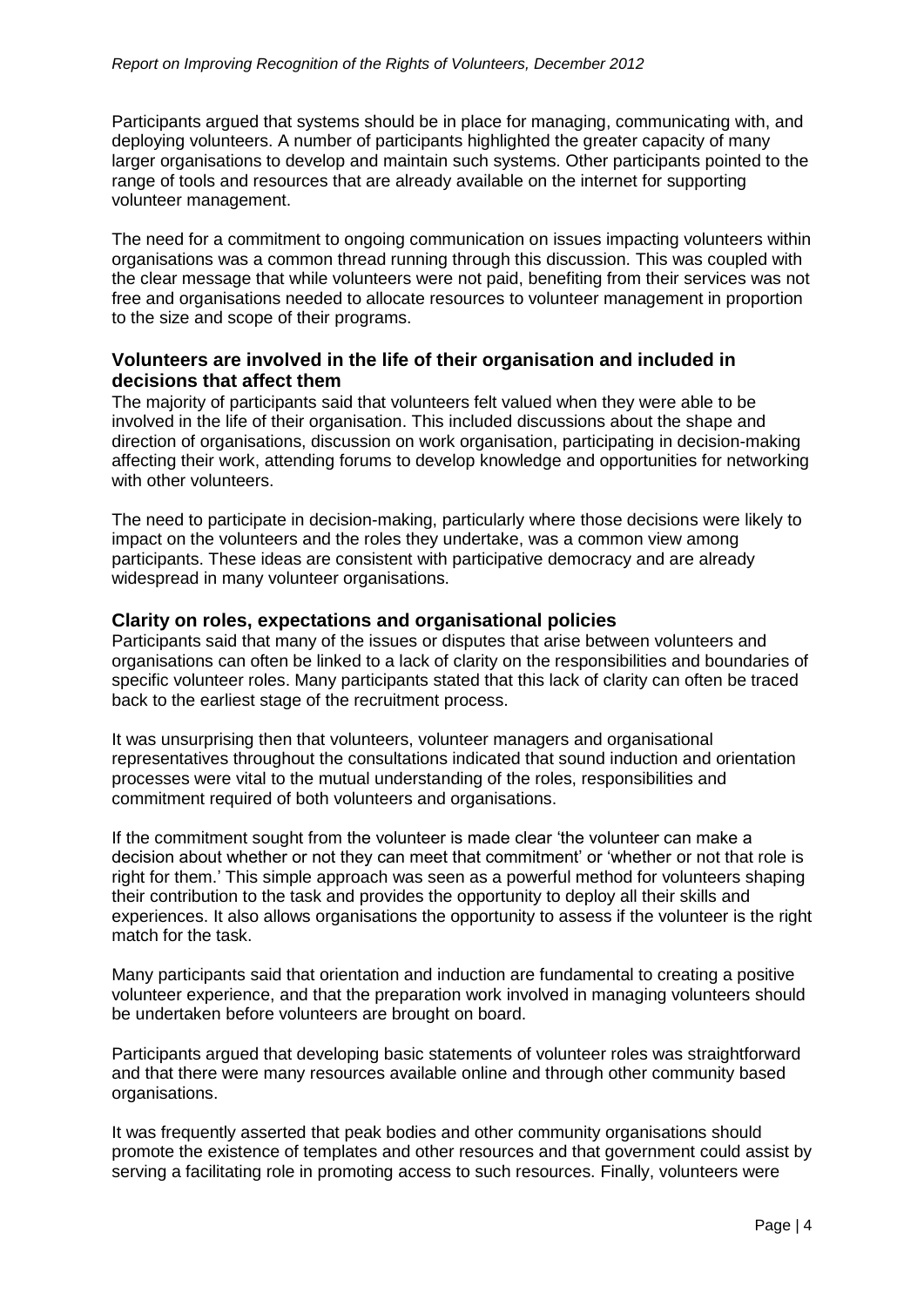seen to have a valuable contribution to make in ensuring that policies were improved over time.

#### **Appropriate and timely access to training and professional development**

Appropriate training and development to enable volunteers to successfully undertake their role was a recurring theme during the consultation, as well as the recognition of prior learning, existing skills and abilities.

Again, volunteers participating in the consultation described how different sized organisations responded to this need. Many said training should be responsive to the role being asked of the volunteer and relative to the size of the volunteer program. Similarly, many participants said professional development opportunities should vary according to the nature of the volunteer role and the length of the engagement.

Participants maintained that it was in the best interest of organisations for volunteers to develop and grow in their roles. This means volunteers themselves learn new skills and have new experiences – which support them in developing pathways to further participation and employment – and that this benefits organisations as they gradually draw greater value from the contribution of their volunteers.

#### **An inclusive organisational environment of respect and dignity is promoted**

Participants argued that contemporary organisations reflect the diversity of society. Overwhelmingly participants said that organisations needed awareness and sensitivity to the differing skills, abilities, and availability of volunteers. Participants noted that the most successful organisations managed diversity very well.

Participants argued that diverse motivations existed for most volunteers and that the rewards from volunteering varied between individuals. People were entitled to pursue outcomes of their own choosing, and to enjoy the various impacts of volunteering in their lives.

Participants argued strongly that management should take the lead in promoting organisational cultures and policy that would see volunteers treated respectfully and with dignity. This respect needed to extend to professional management of disputes and access to alternative dispute resolution.

#### **The contribution of volunteers is recognised and celebrated**

Improving recognition of the contribution of volunteers to society and to their organisations was one of the most frequently expressed views of participants. Acknowledging and celebrating the gift of volunteer time and commitment is essential and needs to be deepened.

Participants also noted that the experience and impact of volunteers is deepened when they are given the opportunity to utilise the range of their skills and abilities, particularly as they gain corporate knowledge through longer term roles. Utilising volunteer skills and experience was seen as a valuable way of recognising volunteers and acknowledging the desire of many to make a greater contribution.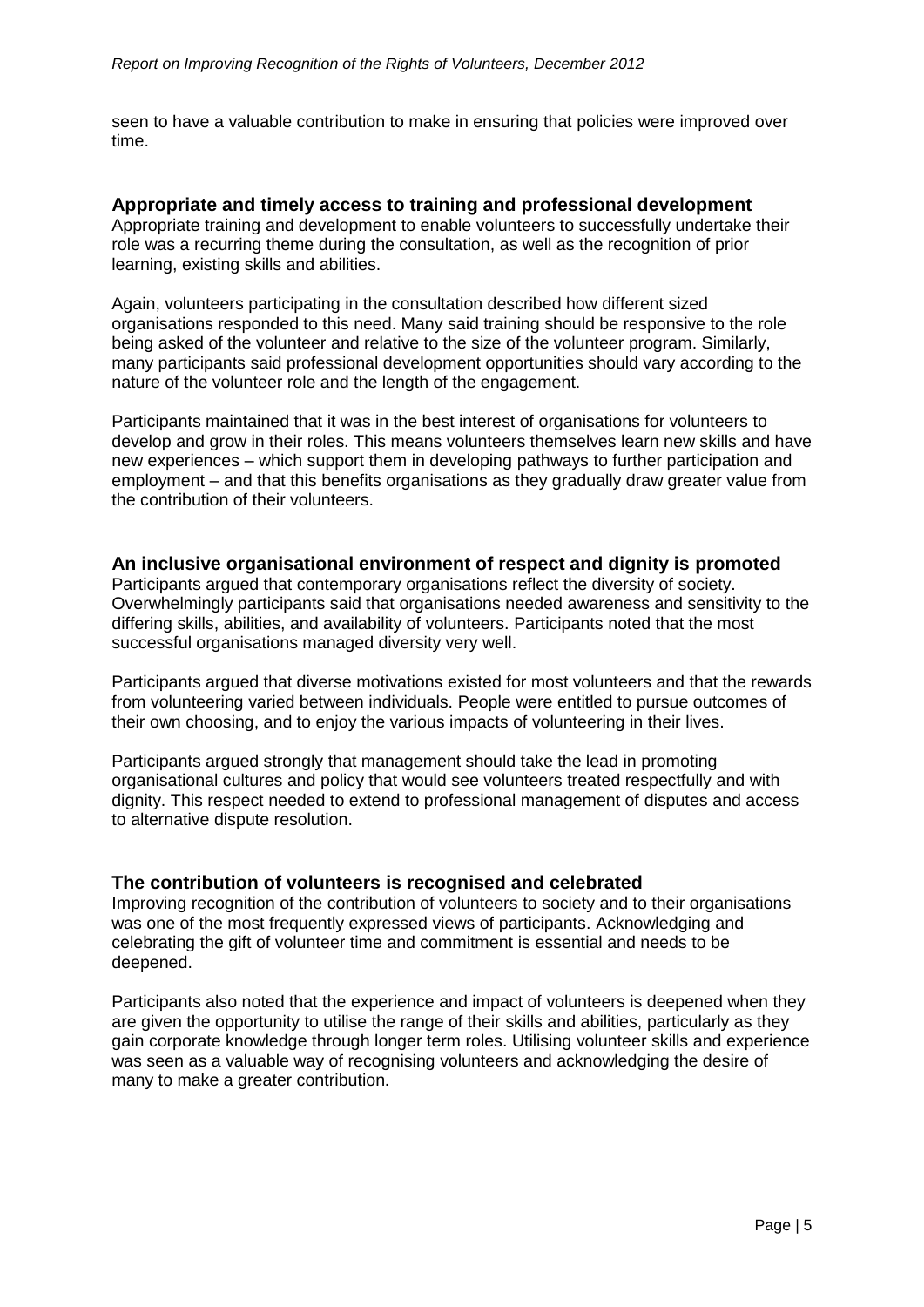# <span id="page-5-0"></span>**Chapter 1 The consultation on recognition of the rights of volunteers**

# <span id="page-5-1"></span>**1.1 The consultation**

The Minister for Citizenship and Communities, Victor Dominello MP, launched the first NSW Volunteering Strategy on 14 May 2012. The Strategy contained a commitment to consult widely in NSW on improving recognition of the rights of volunteers. The Centre for Volunteering, supported by the Volunteering Unit in the Office of Communities, led this consultation at the request of the Minister.

The consultation commenced with the publication of a discussion paper on [www.haveyoursay.nsw.gov.au](http://www.haveyoursay.nsw.gov.au/) and included online consultation and face-to-face engagements in 13 locations between 1 October and 16 November 2012. The face-to-face engagement included student volunteers in Years 9 and 10 in two high schools.

More than 350 people attended face-to-face consultations, 3,118 people viewed the consultation website, 513 people downloaded the discussion paper, 135 people viewed the video message from the Minister, three submissions were received and 41 online surveys were completed.

# <span id="page-5-2"></span>**1.2 Objectives of the consultation**

The objective of the consultation was to provide the Minister for Citizenship and Communities with advice on improving the recognition of the rights of volunteers by agreeing on simple, effective and achievable principles to enshrine expectations of fair and respectful treatment.

The need to ensure that volunteers are always treated with fairness, respect and dignity was an issue that was raised repeatedly during the 2011 state-wide consultations that informed the development of the NSW Volunteering Strategy.

In response, as an initiative of the Strategy, the Centre for Volunteering was commissioned to lead a discussion in NSW on improving recognition of the rights of volunteers.

# <span id="page-5-3"></span>**1.3 Governance of the consultation**

The consultation approach was developed through engagement with an expert group convened by the Minister for Citizenship and Communities on 24 July 2012. Members of this expert group participated in the state-wide consultation and some contributed submissions.

The expert group included volunteers or representatives from the following organisations:

- Conservation Volunteers Australia  $\bullet$
- NSW Rural Fire Service
- NSW Sports Federation  $\bullet$
- St John (NSW)  $\bullet$
- $\bullet$ Society of St Vincent de Paul
- Special Olympics NSW $\bullet$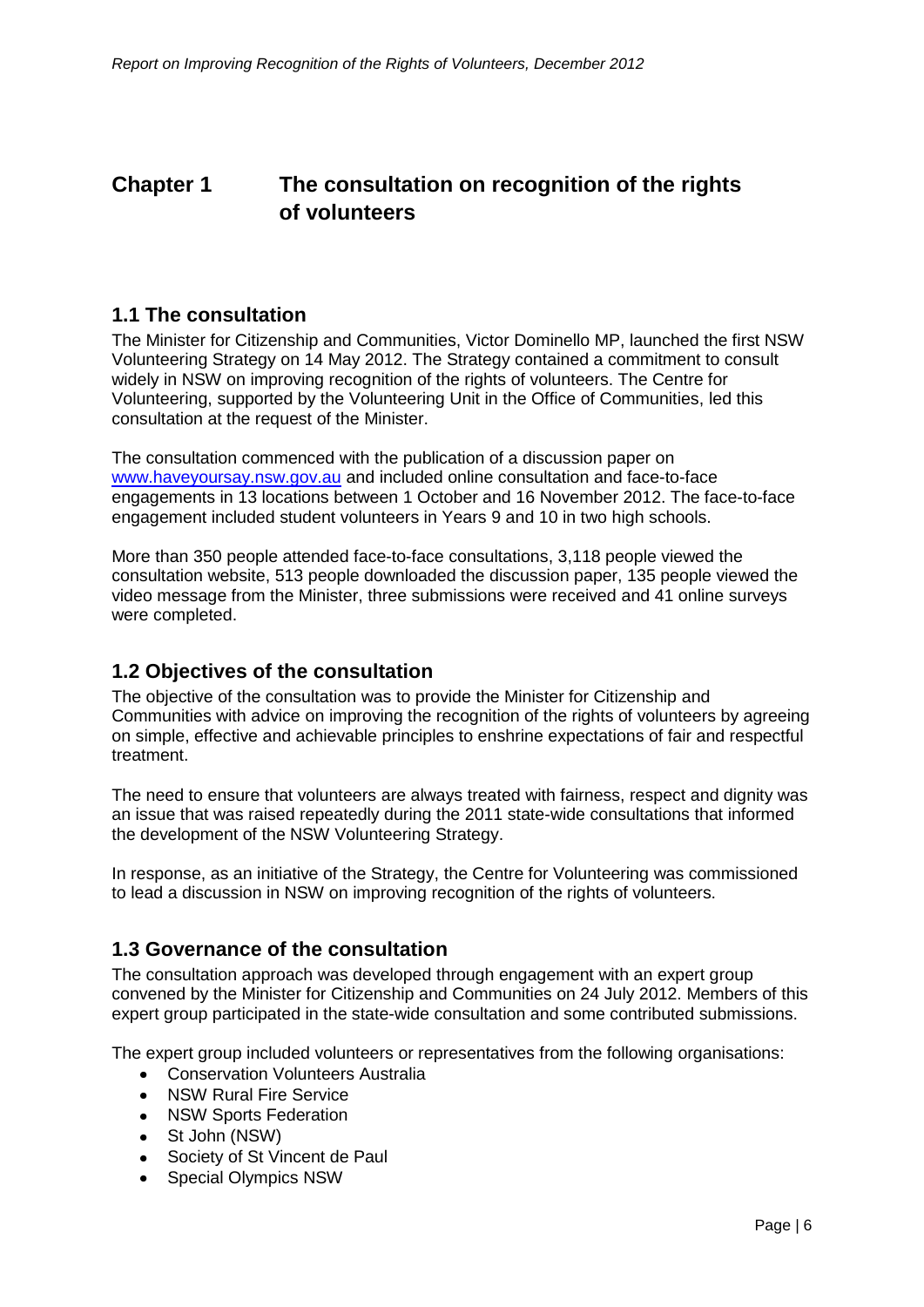- Taronga Conservation Society Australia
- The Smith Family
- YWCA NSW.

## <span id="page-6-0"></span>**1.4 Methodology of the consultation and analysis**

The methodology of the consultation adopted the approach for building grounded theory pioneered by Glaser and Strauss (1967).

The first step is data collection, followed by assembly in Microsoft Excel. Secondly, the key phrases in the data are marked with a series of codes. In this case, the codes were sequentially the questions from the consultation, the web site, and the discussion paper. Thirdly, frequently appearing key words were extracted from the text and used as a further filter. The data amounts to more than 960 segments with a total volume of around 11,000 words.

The constant comparative method is a process in which newly added data is compared with previous data. This is a continuous ongoing procedure, because the constructs are formed, enhanced, confirmed, or even discounted as a result of any new data that emerges during the consultation. A mixed method approach for data gathering was utilised with qualitative face-to-face consultation predominating, but also including an online survey, submissions and input at several stages from the expert group.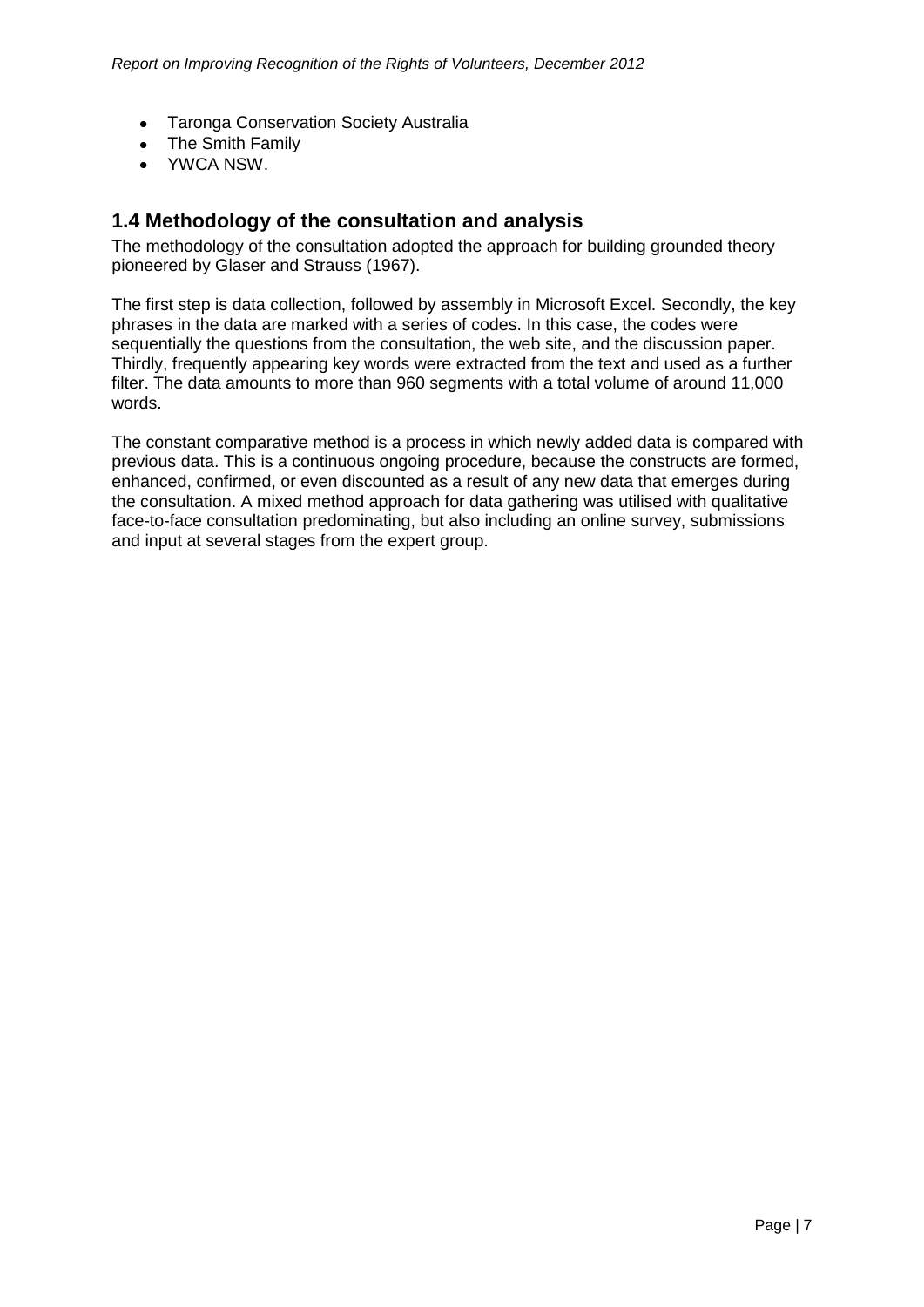# <span id="page-7-0"></span>**Chapter 2 Best practice volunteer management**

#### <span id="page-7-1"></span>**2.1 What is best practice volunteer management and why adopt it?**

Many participants discussed best practice in volunteer management, based on a cooperative and inclusive management style, as an underpinning principle to ensure fair and equitable treatment of volunteers. This discussion incorporated a broad range of issues, with some experienced volunteers and volunteer managers commenting that most issues that were raised during the consultation came down to sound volunteer management practice.

Most participants said that robust systems should be in place for managing, communicating with, and deploying volunteers. Participants highlighted the greater capacity of many larger organisations to develop and maintain such systems. However, many participants pointed to the range of tools and resources that are already 'out there', on the internet, for supporting volunteer management with some suggesting that the accessibility of such resources could be improved upon.

A number of participants felt that simple, well communicated systems were what mattered most. This included such suggestions as a brief position description, a dot-point dispute resolution process or a short statement about the main focus of the organisation or group. The differing angles from which people came at volunteer management all referred to processes and systems being appropriate to the size, capacity and need of each organisation and community group.

The importance of orientation and induction was raised frequently. Generally, this emerged from the commonly-held sentiment that many problems can be avoided by making roles and responsibilities, systems, policies, guidelines and procedures explicit at the outset of the volunteer experience.

In all of the consultation sessions participants said that the opportunity offered by orientation and induction processes was often under-utilised. It was argued that orientation and induction processes offered organisations and volunteer managers the opportunity to clarify the consequences, for the organisation and the individual volunteer, of stepping outside the frameworks provided by organisational policy and procedures. Discussing boundaries in this way was seen as an opportunity to engage volunteers in a discussion around why such requirements and practices were needed, including the protections they offered volunteers.

Many participants argued that issue identification and risk management were critical features in managing modern organisations. Participants argued that volunteers needed to understand these principles and share the responsibility for identifying issues and risks, as the first step in delivering safety for all. Some participants argued strongly for an extension of mandatory insurance for all volunteers across all organisations. There was not widespread support for this view. The majority of those who offered views noted that best practice in managing these issues started with preparation and risk identification, which in some cases resulted in insurance.

Many participants said that it was important to identify and describe just what protections and insurance organisations offered for their volunteers, and that this was a critical early component in volunteer management.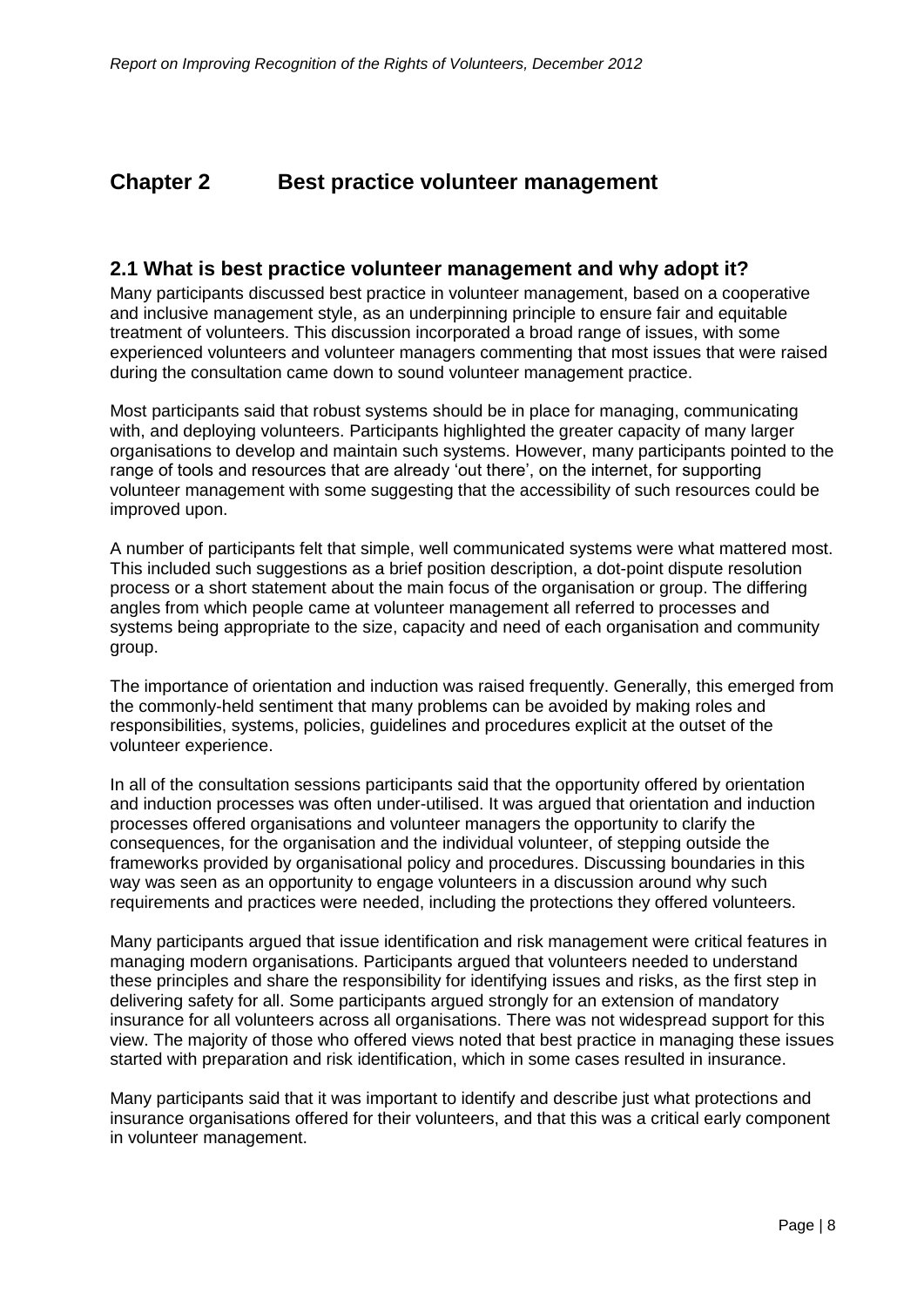Similarly, participants noted that there are existing requirements that identify where a Working with Children Check or National Police Check is required for a volunteer and that these seemed to strike the right balance in their extent and nature. Participants noted that individual organisation went further in terms of what they required of their organisations, and many participants saw this as a matter for those organisations and their volunteers.

However, some participants argued that every volunteer should undergo a National Police Check. There was a notable absence of widespread support for this notion. Many participants pointed to an absence of demonstrable need, the prohibitive cost, the burden of administrative red tape, and the absence of any guaranteed positive outcome as reasons not to adopt this approach. Many participants said that there was a need to retain and nurture the simple joy of neighbourly helping, without burdensome administrative requirements intruding.

# <span id="page-8-0"></span>**2.2 The importance of communication**

A commitment to ongoing communication of issues impacting on volunteers within the organisation, through appropriate mechanisms, was a common thread running through the consultation. This included communicating policies and procedures relevant to volunteer roles, as well as information on available training, networking and professional development opportunities, and on internal and external tools and resources available to volunteers to assist with fulfilling their roles and responsibilities.

Many participants commented that it was sound volunteer management practice to ensure that changes to policies, procedures, roles and responsibilities were also communicated. It was argued that best practice should extend beyond merely communicating changes to including volunteers in the decision-making processes that may lead to change.

# <span id="page-8-1"></span>**2.3 Developing volunteers and organisations**

Participants overwhelmingly believed that organisations needed to provide an appropriate level of training and professional development that prepared volunteers to meet the requirements of the volunteer role they undertake. Many said that this preparation needs to begin with design of the volunteer role. Participants thought that professional development, if not training, needs to be ongoing for many volunteer roles, as with many paid roles, particularly in frequently changing environments.

Matching volunteers to roles that suit their skills, experience and needs was also thought to be sound practice, helping to reduce issues down the line and contributing to a positive experience for volunteers and staff alike. Some pointed to matching as a considerable challenge for some organisations. Others pointed to the support provided by the Government funded network of Volunteer Resource Centres, particularly for smaller community organisations and in rural and regional areas. Having a feedback or performance management system in place was also seen as best practice, leading to individual appreciation and supporting development and continuous improvement in the organisation.

Continuous review and improvement was discussed by many participants as a necessary component of best practice in volunteer management. Feedback and performance management was seen as one aspect of review and improvement. Participants also argued that having systems, policies and procedures in place was important, but they need to be reviewed for effectiveness and improved, to ensure ongoing effectiveness. It was argued that both paid staff and volunteers need to be part of continuous review and improvement processes within an organisation if such processes are to be responsive.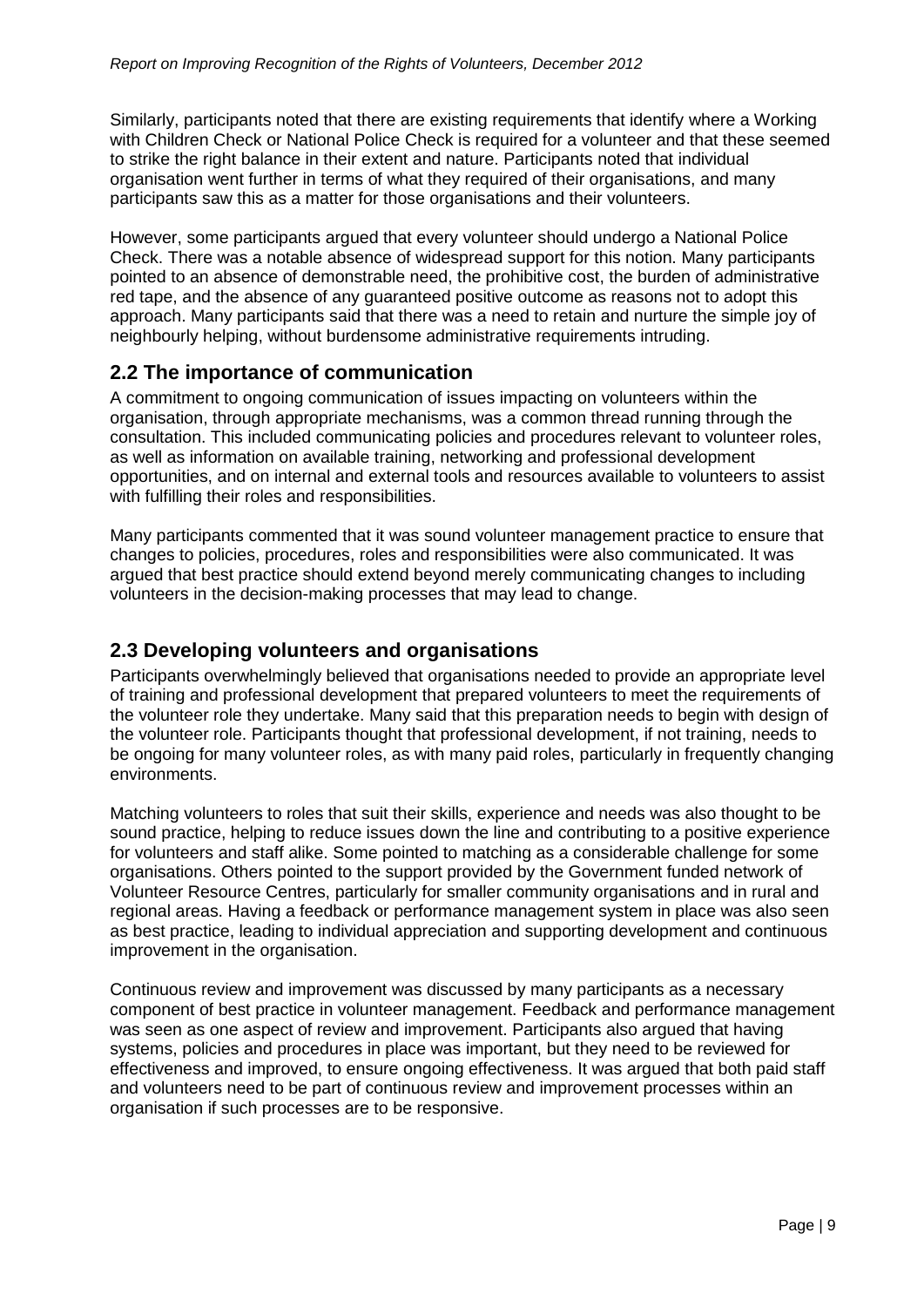# <span id="page-9-0"></span>**Chapter 3 Participation in decision making and the organisation**

# <span id="page-9-1"></span>**3.1 Participating, not just doing the job**

The majority of participants believed that volunteers needed to be involved in the life of their organisation, through being given opportunities to be involved in discussion about the direction and 'shape of organisations', the organisation of their work, participating in decision-making affecting their work, attending forums to develop knowledge and being given opportunities for networking with other volunteers.

The need to be provided with opportunities to participate in decision-making, particularly where those decisions were likely to impact on the volunteers and the roles they undertake, was a common view among participants. As was noted by a number of participants, this is widespread practice in many volunteer organisations already and these ideas are consistent with participative democracy.

Participants often said that the ability of organisations to involve volunteers will vary depending on each volunteer role, the capacity of the organisation and the interest of the volunteer. Interest and desire for engagement was variable. Participants said that all volunteers appreciated opportunities for a deeper contribution to the organisation. Other participants said that not all volunteers necessarily seek to be engaged in all aspects of organisational life, preferring to meet the requirements of the role they have agreed to undertake and be given occasional opportunities to socialise with other volunteers.

It was generally agreed that a desire to participate coincided with a need among volunteers for their skills and their wealth of experience to be to taken seriously and truly valued. Hence, it was said that where ongoing and systemic participation opportunities were in place, they were positively received.

# <span id="page-9-2"></span>**3.2 Creating positive cultures**

Participants felt that offering avenues for volunteer, staff and management interaction and collaboration, cross-fertilisation of ideas, and development of networks throughout the organisation improved satisfaction and morale. All of these contributed to positive organisational cultures. A number of participants commented that providing these opportunities increased the sense of inclusiveness throughout an organisation. This in turn improved volunteer retention, through demonstrating how volunteers and their contribution were valued in all aspects of organisational life.

As with volunteer management, it was argued that orientation and induction processes offered an ideal opportunity to establish and promote organisational values around participation at the beginning of the volunteer experience. Participants said that this might include making clear at the outset that input, feedback and participation was welcomed; and what mechanisms were available for these contributions. Some participants said that orientation was an opportunity to invite volunteers to 'help shape the organisation'.

It was noted that expectations around involvement and participation as a volunteer worker should be distinct from opportunities to participate in decision making. For example, where participation in specific meetings is a requirement of a volunteer role, as opposed to broader opportunities or avenues through which volunteers are invited to contribute, this requirement needed to be made clear at the outset.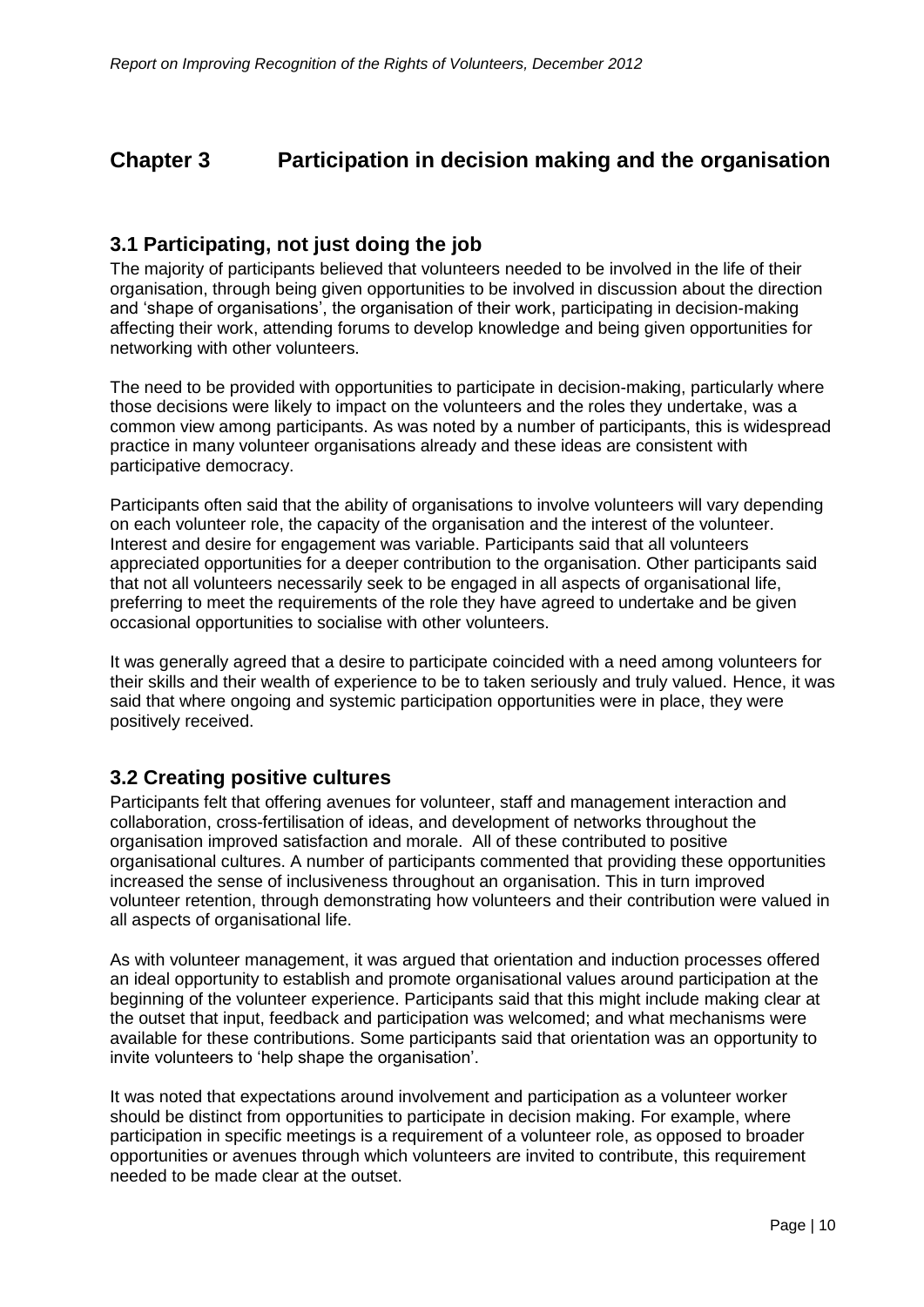# <span id="page-10-0"></span>**3.3 Making the best contribution**

Assessing volunteer skills, experience, needs and expectations, and appropriately matching them to a role, was argued to be a mechanism for ensuring that volunteer participation in an organisation was well utilised. If a volunteer plays a role that is the 'right fit' for them, it was noted that they would be better equipped to contribute to the life of the organisation and be satisfied in their role. Such satisfaction was said to support volunteer retention.

Similarly, a number of participants thought that having some form of feedback or performance management system in place was critical for ensuring that volunteers could contribute to organisational learning and responsiveness, particularly regarding volunteer management. Some participants commented that where official channels of feedback are not in place, less constructive channels are likely to emerge.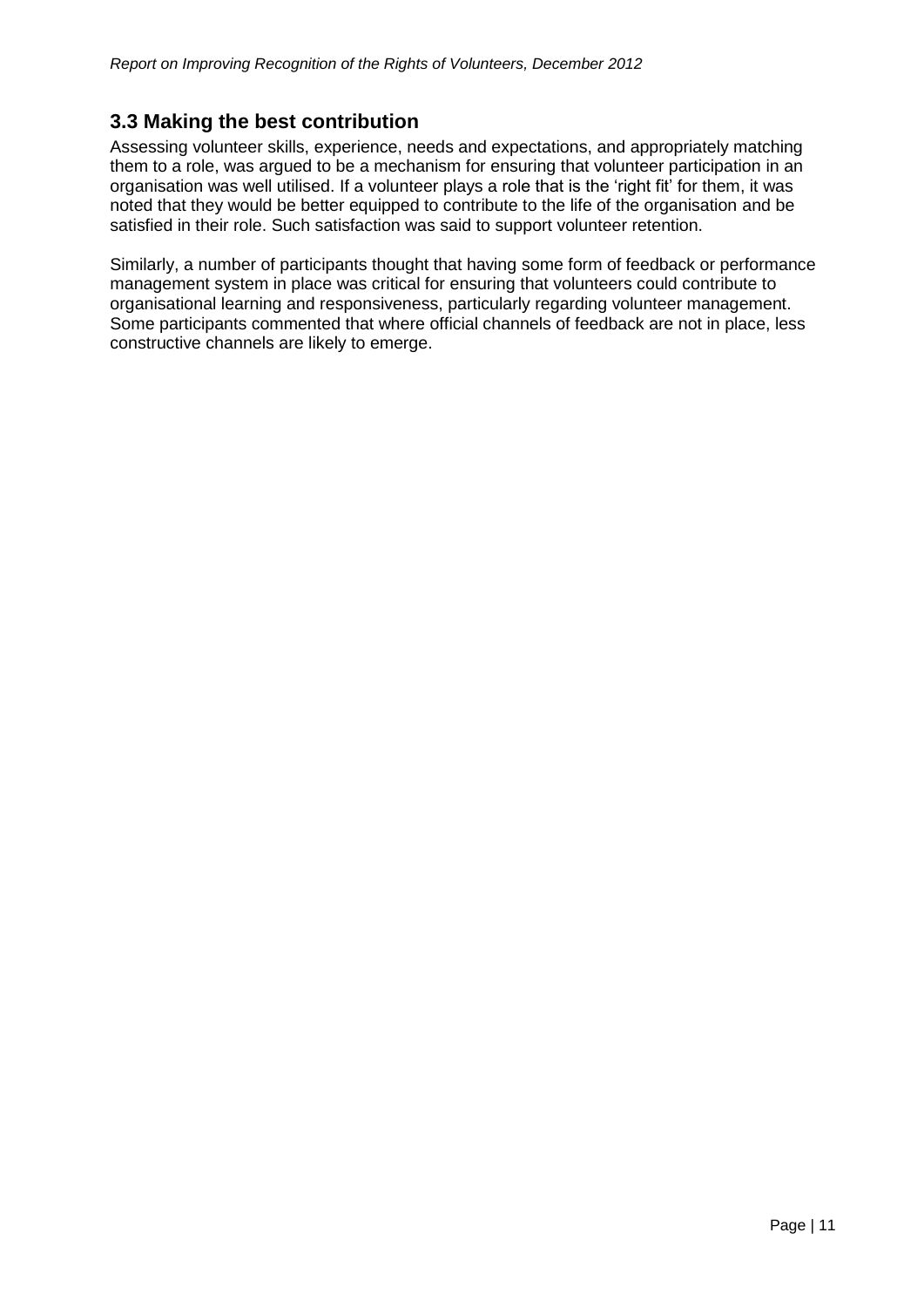# <span id="page-11-0"></span>**Chapter 4 Roles, expectations and responsibilities**

# <span id="page-11-1"></span>**4.1 Defining a role and establishing expectations**

Participants commented that many of the issues that arise between volunteers and organisations emerge from a lack of clarity about roles. It was noted that early on in the recruitment process was the appropriate time to describe and explain the responsibilities and boundaries related to the specific role the volunteer is undertaking. Similarly, it was argued by a number of participants that some organisations do not positively describe what contribution the volunteer is required to make.

Throughout the consultations, volunteers, organisational leaders and volunteer managers said that sound induction and orientation processes were vital to the mutual understanding of the roles, responsibilities and related commitment required of organisations, staff and volunteers.

More broadly, many participants commented that sound orientation and induction processes meant making clear all relevant policies and requirements that defined behaviour and conduct for volunteers in undertaking particular roles within the organisation.

This meant covering such issues as the protections offered and the behaviour required by Work, Health and Safety law and risk management assessment, equal opportunity law, and codes of conduct, as well as the potential consequence for the organisation and the individual volunteer of breaching any such policies or legal requirements. Also, many participants thought that orientation and induction offers the opportunity to articulate dispute resolution processes and to identify the appropriate person within the organisation to go to with concerns.

# <span id="page-11-2"></span>**4.2 Matching skills with roles**

Many participants argued that preparation is fundamentally important to creating a positive volunteer experience. Design of volunteer management should necessarily come before volunteers are brought on board.

If the required volunteer commitment is made clear then 'the volunteer can make a decision about whether or not they can meet that commitment' or 'whether or not that role is right for them'. This enables volunteers to make informed decisions about where they invest their time. For organisations, it enables them to have a discussion about the match between the skills, interests and experience of a volunteer and their needs, particularly their needs in a particular volunteer role. It was noted that this process also enables organisations to determine whether or not a volunteer is a good fit for the organisation and its mission and values.

It was argued that writing a basic position description for a volunteer role should be straight forward and that in addition, there are many resources and templates available online and from other community organisations. Some participants said that if there was difficulty in filling a role, there may be cause for the organisation to consider whether or not the role is suited to being a volunteer one or if it is constructed in the appropriate manner.

There was a view that peak bodies and other community organisations should promote the existence of templates and other resources and that government might assist in facilitating or promoting access to such resources. Participants pointed to a range of existing websites that already help facilitate access to resources and information, such as, [www.volunteering.com.au,](http://www.volunteering.com.au/) [www.volunteeringaustralia.org,](http://www.volunteeringaustralia.org/) [www.ourcommunity.com.au](http://www.ourcommunity.com.au/) and [www.volunteering.nsw.gov.au.](http://www.volunteering.nsw.gov.au/)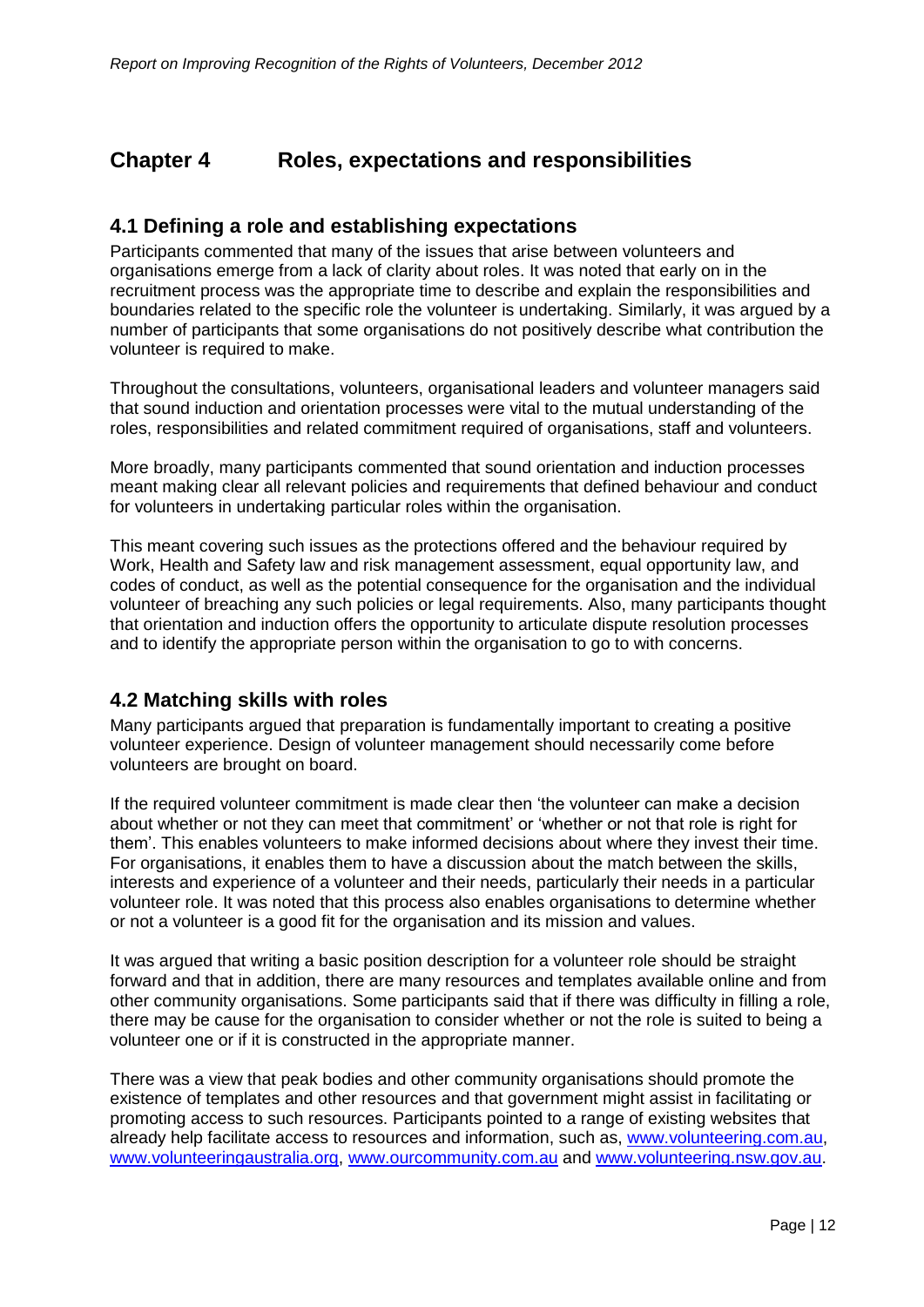There was a frequently expressed view that dispute resolution should be handled internally and at a local level. The role of Community Justice Centres in providing an external alternative dispute resolution process was also promoted, but should only be used after local resolution had been exhausted. Participants said that imposing added layers of red tape in the area of dispute resolution would be an unnecessary burden for most organisations and was inconsistent with practice in Australia and internationally.

It was often noted that the needs and focus of organisations change over time and that many volunteer roles, as with paid roles, need also to develop and change over time. Participants commented that problems can arise when these changing needs and roles are not formally acknowledged through discussion, ongoing review or having continuous improvement processes in place. Providing opportunities for discussion and consultation provided opportunities for questions to be asked, concerns to be aired, for changing needs to be addressed and, importantly, for volunteers to participate in such processes.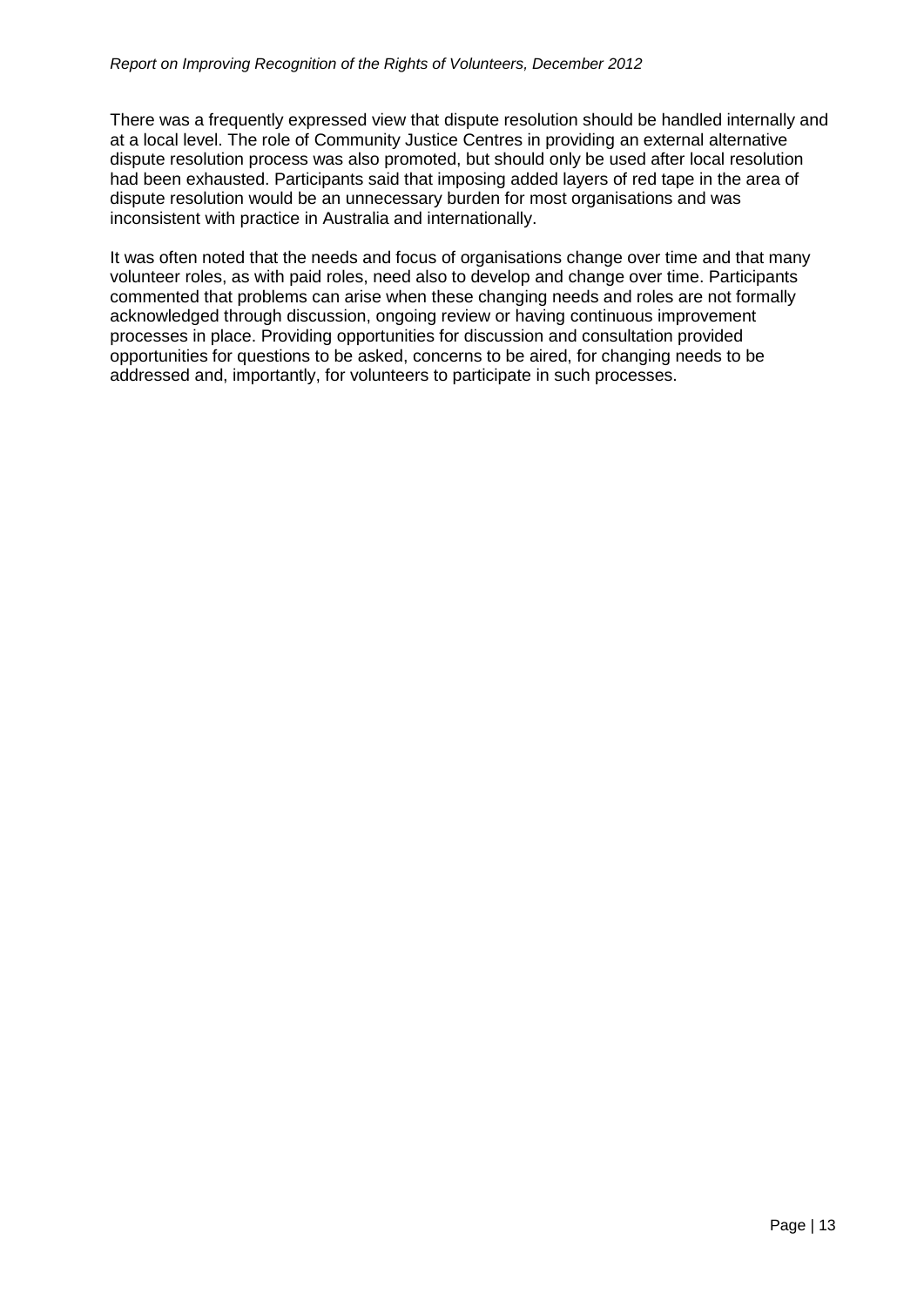# <span id="page-13-0"></span>**Chapter 5 Training and professional development**

## <span id="page-13-1"></span>**5.1 Developing volunteers improves outcomes for all**

Appropriate training and development to enable volunteers to successfully undertake roles was a recurring theme during the consultation. Recognition of prior learning and mechanisms for identifying and utilising existing skills and abilities among volunteers were also seen as important.

Volunteers participating in the consultation described how organisations of varying sizes respond to this need. Many said assessment of appropriate training might include considering the role of the volunteer and the size of the volunteer program. Likewise, it was acknowledged that professional development opportunities should vary depending on the nature of the volunteer role and the length of engagement.

Participants maintained that it was in the best interest of organisations for volunteers to develop and grow in their roles. This meant that organisations gradually drew greater value from the contribution of volunteers and that volunteers themselves learnt new skills and had new experiences – which supported them in developing pathways to meet their own needs.

Some participants argued that training which offered formal qualifications, or clearly articulated steps towards a qualification, offered at least two primary benefits to the organisation. Firstly, it was responsive to the desire of some volunteers to have their volunteering experience taken seriously by potential employers. Secondly, formalising volunteer training was seen as a tangible demonstration of the value an organisation placed on volunteer contributions. This was also a marker of an organisation's commitment to viewing and developing their volunteers as human capital, in a similar manner to the approach of an organisation to paid staff.

Some participants argued that the cost of training should to be acknowledged by government, while others argued that a level of training that addressed the specific requirements of the volunteer role and the task being asked of the volunteer should be a minimum provision of organisations.

Many noted that the nature of training and professional development provided should differ depending on the nature and duration of the volunteer engagement. For example, it was noted that short term, event and many corporate volunteers would have different expectations around development supported by volunteer organisations, compared to volunteers with longer term commitments.

# <span id="page-13-2"></span>**5.2 What development is needed?**

Knowledge sharing opportunities were argued to be best practice in contemporary volunteer management. Many participants said that volunteers needed access to online resources that supported them to fulfil their duties successfully, such as: orientation and induction tools; information about rights and responsibilities, such as Work Health and Safety, codes of conduct and manual handling guidance; external and internal peer-to-peer engagement, face-to-face and online and social media tools; research dissemination and avenues to share case studies in best practice and other learning.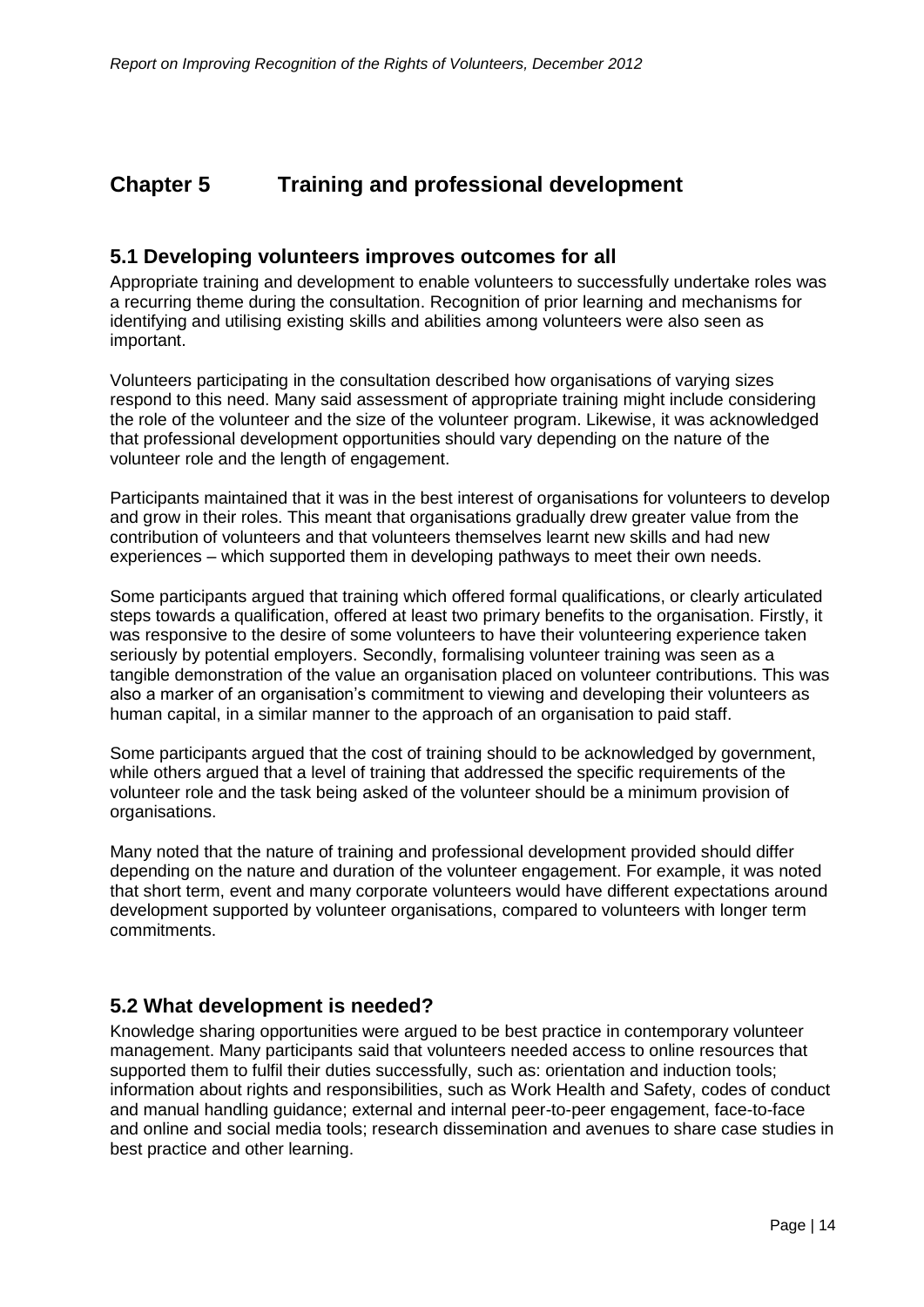Many participants said drawing volunteers into more issue identification and risk management would require additional training and development.

Networking was also promoted. This included opportunities for participating in decision-making forums and routine meetings within organisations that brought volunteers and paid staff together, to external interagency collaboration and avenues for ongoing engagement with other volunteers and peer networking.

Participants also promoted the value of mentoring. This discussion explored ideas such as pairing new volunteers with staff, and highlighted a strong desire for volunteer skills and experience to be utilised throughout orientation and induction, performance review and personal and development planning processes.

Others argued that experienced volunteers should be involved in supporting and developing new or less experienced volunteers. Drawing on experienced volunteers for mentoring newer volunteers was said to offer a positive opportunity to utilise a valuable resource within organisations, and to demonstrate the value an organisation places on its volunteers and their experience.

#### <span id="page-14-0"></span>**5.3 Building capacity for volunteer management**

Some consultation participants were keen to include volunteer manager or coordinator training. They argued that resourcing and support would enable volunteers and volunteer programs to be managed to a higher standard than at present. Many said that a well-trained and resourced volunteer manager was a fundamental prerequisite to ensuring the success of volunteer programs and individual volunteers in their roles.

Recognised qualifications and pathways towards qualifications were also important to ensure that the role of volunteer manager, and volunteering more broadly, is taken seriously. A volunteer-involving organisation that prioritised the support and development of its volunteer manager was clearly identified as an organisation of choice for most volunteers.

Many participants noted that training should not be seen as a cure-all, nor was it necessarily what all volunteers sought at all times during their volunteering experience. Participants noted that professional development opportunities were effective when they responded to the experiential and development needs of volunteers and organisations. Participants said that many volunteers sought authentic opportunities for networking, knowledge sharing and mentoring, 'by having effective and appropriately resourced volunteer managers; such opportunities can be more systemically addressed.'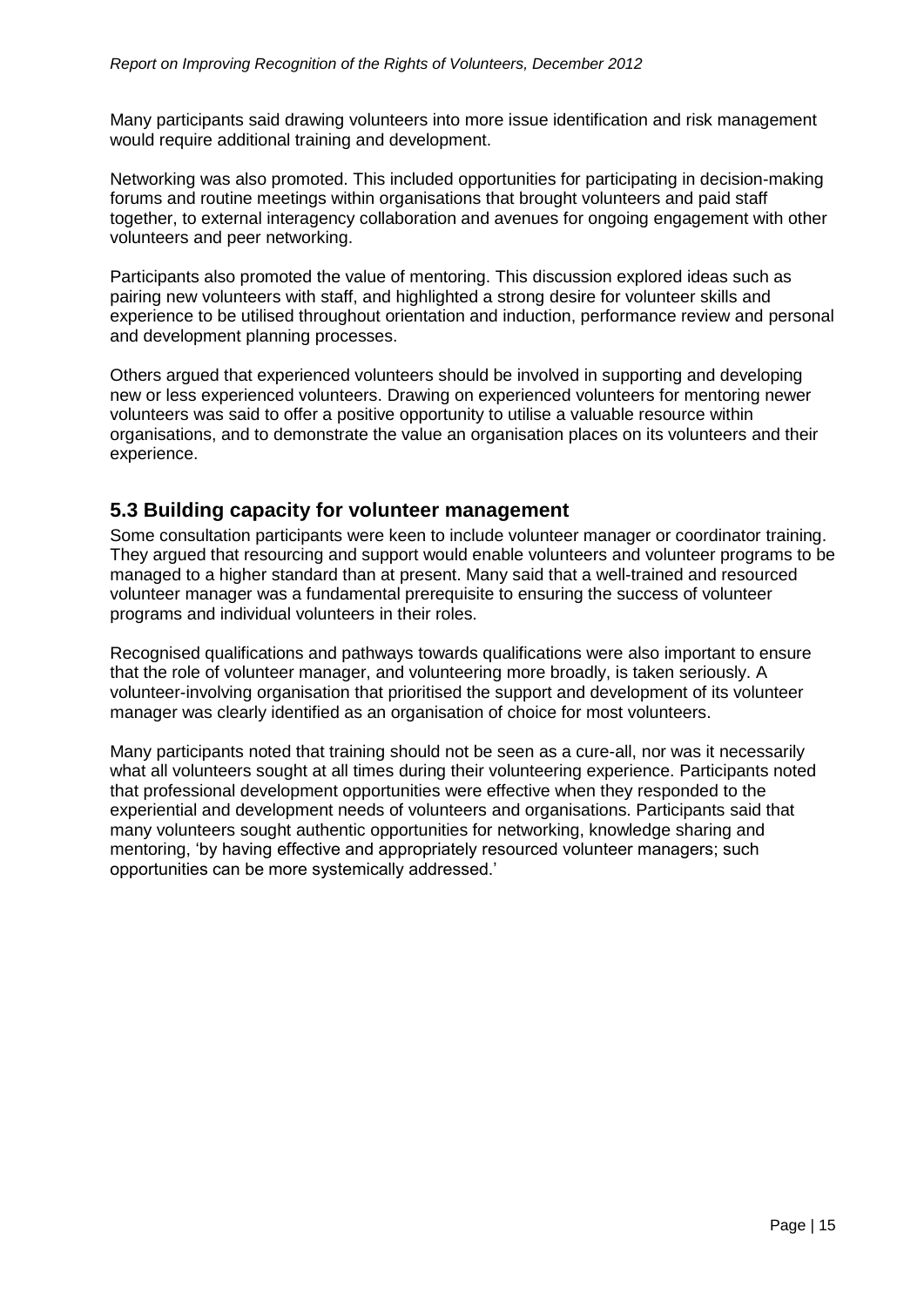# <span id="page-15-0"></span>**Chapter 6 Respect, dignity and inclusion**

# <span id="page-15-1"></span>**6.1 Respecting diversity**

There was a strong feeling that management should take the lead for promoting organisational environments of respect and dignity, especially in relation to issues around disputes and dispute resolution.

Many participants argued that it was a responsibility of volunteers to act in a way that demonstrated respect for the mission, objectives and values of the organisation with which they volunteered. For volunteers of organisations that provided customer or client services, this extended to professional behaviour that delivered respect and dignity for clients and customers.

Participants noted that volunteers come from diverse backgrounds and that they reflect the diversity of society. Overwhelmingly participants argued that organisations needed awareness and sensitivity to the differing skills, abilities, and availability of volunteers. Participants noted that the most successful organisations managed diversity very well.

Inclusion and respect were two of the most commonly expressed ideas throughout the consultation process. Participants argued strongly that management should take the lead in promoting organisational cultures and policies that resulted in volunteers being treated respectfully and with dignity. Participants also argued that volunteers and staff had reciprocal obligations to the organisations that engaged them to also behave in inclusive and respectful ways, to organisational representatives, and of course to one another.

Participants commented that the degree to which contemporary organisations reflect the diversity of today's society is an indication of organisational health. They called for the need for awareness throughout organisations for the differing backgrounds, skills, abilities, and availability of volunteers. This extended to a respect for the differing needs and motivations that lead people to seek volunteering experiences. There was acknowledgement that there is a growing group of people who are either compelled to volunteer (e.g. Centrelink participation obligations or Work and Development Orders) or who specifically seek out volunteering opportunities that will assist them to develop their skills and experience to increase their employability. The majority of participants said this new reality should be embraced.

Some volunteers argued that organisations were not equipped to adequately manage the expanding needs and diversity of volunteers, nor should they have to. On the other hand, many volunteers thought that the different motivations that brought people to volunteering should not lead to their exclusion from volunteering and the wider benefits that volunteering delivered. Many participants said that effective organisations that managed diversity well would use that strength to prosper and grow in a different manner compared to those that couldn't accommodate or celebrate diversity.

Many participants felt that community organisations had much to gain from being inclusive of volunteers with diverse backgrounds and needs. There was acknowledgement of the differing capacities of organisations, while participants said organisations need to develop the necessary frameworks for responding to such wide ranging needs if they choose to engage with those volunteers. This discussion often overlapped with the view that organisations should assist volunteers to articulate their experience to potential employers, through mechanisms such as providing written or verbal references, certification of training or training that articulated to qualifications.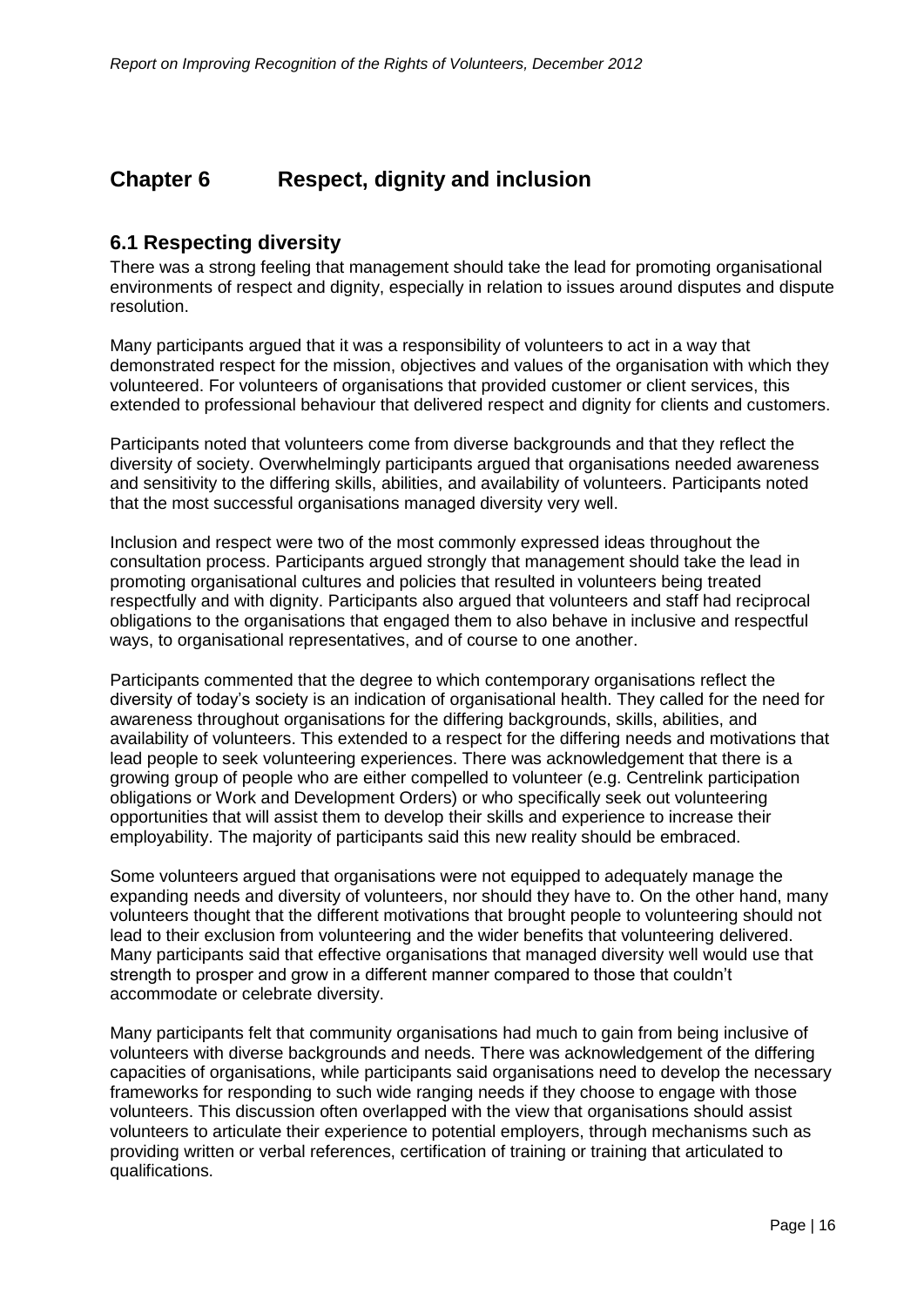# <span id="page-16-0"></span>**6.2 Managing disputes**

Respondents noted that respect needed to extend to effective management of disputes. Most participants argued that inclusive and respectful organisational cultures began with the leadership of the organisation. A strong sentiment emerging from the consultation was that prompt and consistent action around dealing with any issues of concern made a tangible contribution to developing healthy and inclusive organisational culture. It was argued by participants that 'word gets around'. That is, organisational reputations (good or bad) often emerged from the handling of these issues, as much as more public elements.

Specifically, many participants spoke to the need for mutual respect to be promoted by management and staff throughout the organisation. This included promoting and supporting respectful professional relationships not only between management and volunteers and staff and volunteers, but also amongst volunteers themselves.

A frequently expressed view was that clear dispute resolution procedures need to be in place, articulated to volunteers and staff on commencement with the organisation, and reinforced through communications from management at review time. Concerns needed to be taken seriously and acted on in accordance with organisational policy.

Participants agreed that organisations had the responsibility to have a dialogue on performance (positive and challenging) with volunteers. No participant suggested that organisations did not have the authority to manage their volunteers. And if performance requirements are not discussed with a volunteer early (as part of induction) then these can be awkward conversations later in the experience of a volunteer. A failure to lay the ground work for such a conversation, just adds complexity to it, and may present further challenges in respectful and dignified treatment of volunteers.

One respondent pointed out how complex these issues can be in practice. A volunteer officebearer said that they had recently left an organisation as a result of a pattern of bullying by an organisational staff member. Another participant spoke of leaving a volunteering role because she didn't like how the volunteers treated one another.

It was widely argued that organisations also needed to have clearly articulated and communicated termination processes in place for volunteers.

Despite the difficulties, many participants said clear rules and clarity about roles was an essential contributor to respect and dignity in relation to all professional relationships.

# <span id="page-16-1"></span>**6.3 Pathways and volunteering**

Many participants spoke of the need to nurture pathways to and from volunteering to enable volunteers to develop and grow. Participants argued that diverse motivations existed for most volunteers and that the rewards from volunteering varied between individuals. People were entitled to pursue outcomes of their own choosing, and to enjoy the various impacts of volunteering in their lives.

The desire of many volunteers to gain experience and skills to further their paid employment opportunities was widely discussed.

Some argued that organisations should not necessarily concern themselves with responding to the needs of this group of volunteers. However, many participants argued that contemporary community organisations concerned with responding to social needs should be responsive to this reality. In some cases volunteers became employees of the organisations for which they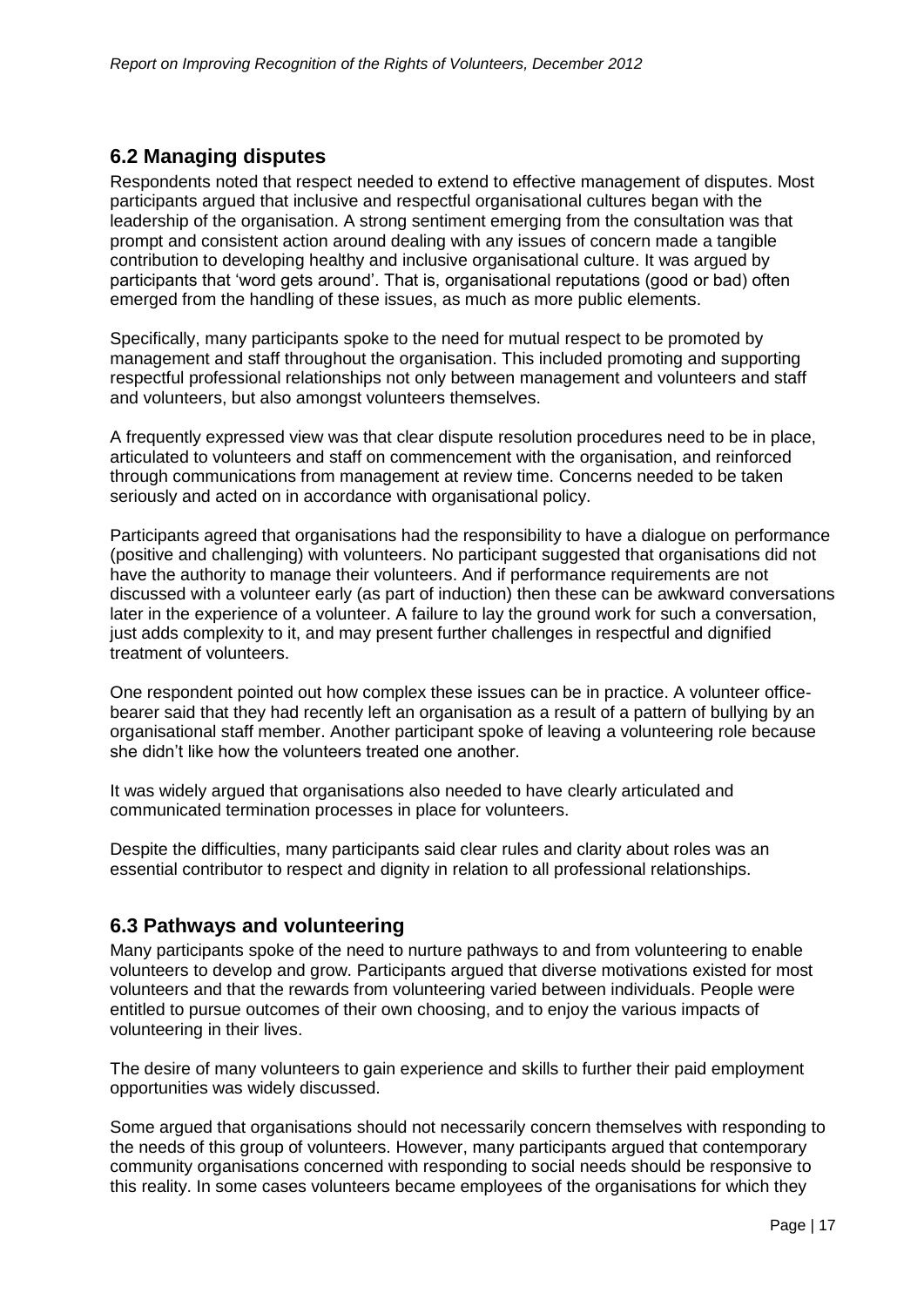once volunteered. In other cases, volunteers found work with other organisations in the network of organisations within which they volunteer.

Volunteers may also cease volunteering for period of time, but may return to volunteering as their life circumstances change. Participants argued that volunteers who had a positive experience of volunteering in one place are likely to return to the organisation that provided that positive experience. In summary, it was argued that volunteers should be encouraged to develop and learn, both in order to pursue their own needs, and to contribute to changing organisational needs.

Other respondents pointed to research that demonstrates that volunteering is good for volunteers – including living longer, enjoying better health, lower stress, and better well-being. Not surprisingly, research also demonstrates that when people begin volunteering while younger they become physically and psychologically healthier as adults [\(http://www.stonybrook.edu/bioethics/gtbg.pdf\)](http://www.stonybrook.edu/bioethics/gtbg.pdf).

Discussion around responding to diverse needs often included the view that when organisations worked together and were well networked they increased their capacity to place volunteers appropriately. This basic principle that volunteers should be appropriately matched in accordance with their skills, abilities, experience and needs, struck a chord throughout the consultation process. Appropriate matching was thought be a fundamental part of best practice in volunteer management and an important mechanism for ensuring a positive experience for volunteers, organisations and paid staff.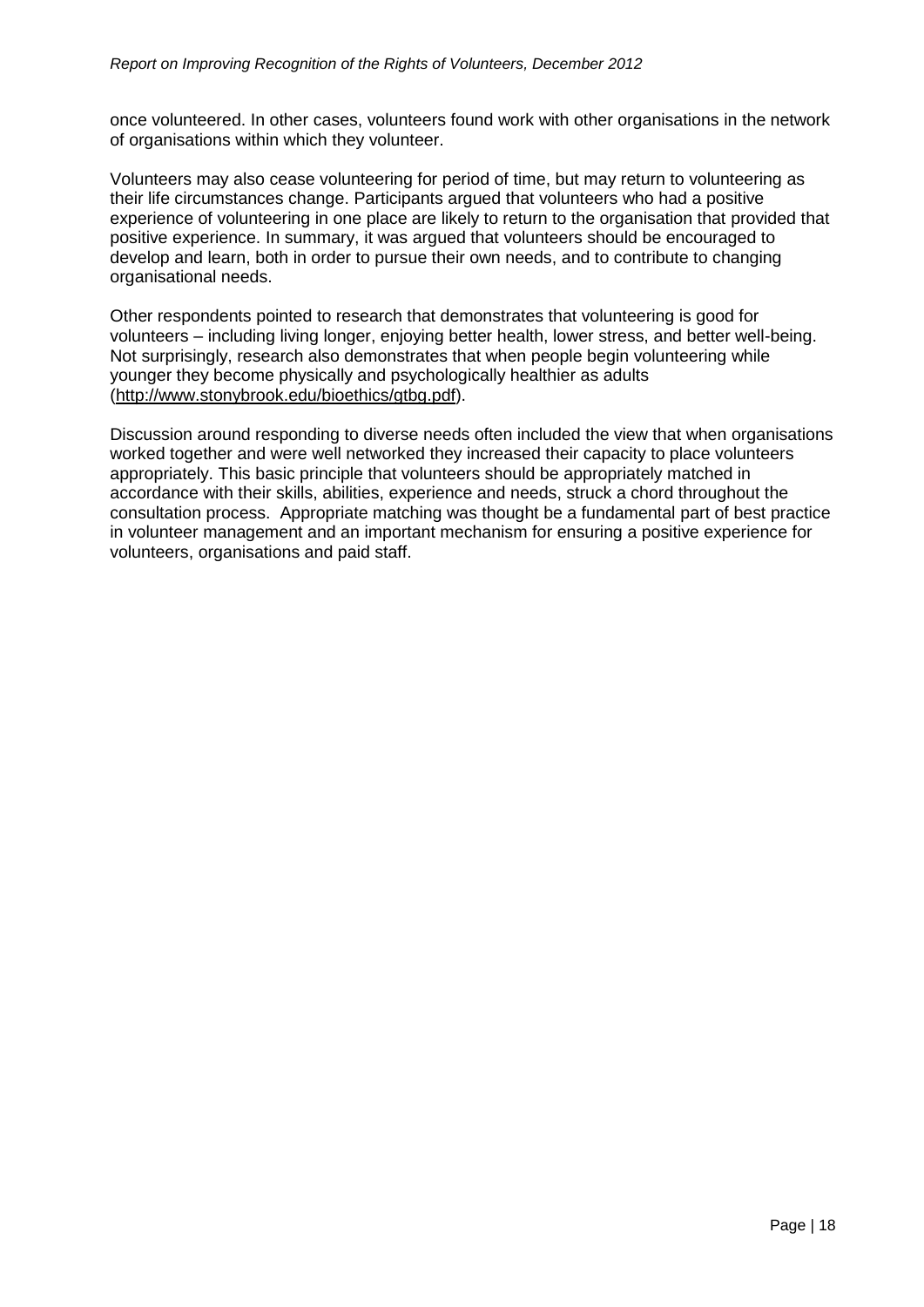# <span id="page-18-0"></span>**Chapter 7 Recognising and celebrating volunteers**

#### <span id="page-18-1"></span>**7.1 Recognise and acknowledge**

Recognition and acknowledgement of the contribution of volunteers to society and to their organisations was a common theme throughout the consultation process. This discussion was broad, focusing on the need for appropriate and regular opportunities for the gift of volunteer time and commitment to be acknowledged. It also focussed on the need for organisations to have plans in place to ensure that the skills, experience and abilities of volunteers were recognised throughout the organisation.

Participants often made a distinction in these discussions between recognising volunteers and volunteers being valued. Many described a range of ways in which the contribution of volunteers could be acknowledged in organisational life. This included organisational level and state-wide awards, lunches and morning teas, and other celebrations to acknowledge the contribution of volunteers. Other suggestions included having an acknowledgement of the value an organisation places on its volunteers in a prominent location on its website, in its offices and on print material.

Some participants spoke about the need for organisations to quantify the volunteer contribution in annual reporting. This might include providing a statement on the number of volunteers, volunteer hours and an estimated dollar value of that contribution to the organisation. A number of participants argued that government had a role in this effort to quantify the contribution of volunteers by improving the collection of volunteering data to ensure the value of volunteering to society and the economy is better understood. Some also argued that different levels of government should take a lead celebrating and recognising volunteering.

# <span id="page-18-2"></span>**7.2 Value**

While many noted that steps such as the quantification of volunteer contributions would lead to volunteers feeling more valued, other participants argued that recognition could also include an active appreciation of the skills, experience, abilities and corporate knowledge that volunteers develop on the job. Many participants commented that integrating experienced volunteers, wherever practicable, into the full range of activities that paid staff might be engaged in demonstrated the worth that organisations placed on volunteers.

This included the view that including volunteers in the development and review of policies, procedures and resources should be the norm in organisations that value volunteers. Some commented that it was not often acknowledged that many volunteers these days 'had careers before they became a volunteer' and brought valuable skills with them.

Discussion also incorporated the view that volunteers should be included in representative groups, as paid staff would be, as well as decision-making processes throughout the organisation. Many said that 'a simple thank you' for 'a job well done' was a good start, while others commented that truly integrating volunteers throughout the formal and informal structures of the organisation was a sign of a management that 'walked the walk' when it comes to valuing volunteers.

A number of volunteers argued that greater efforts should be made to acknowledge, reward and share the learning and experience of organisations that are leaders in volunteer management.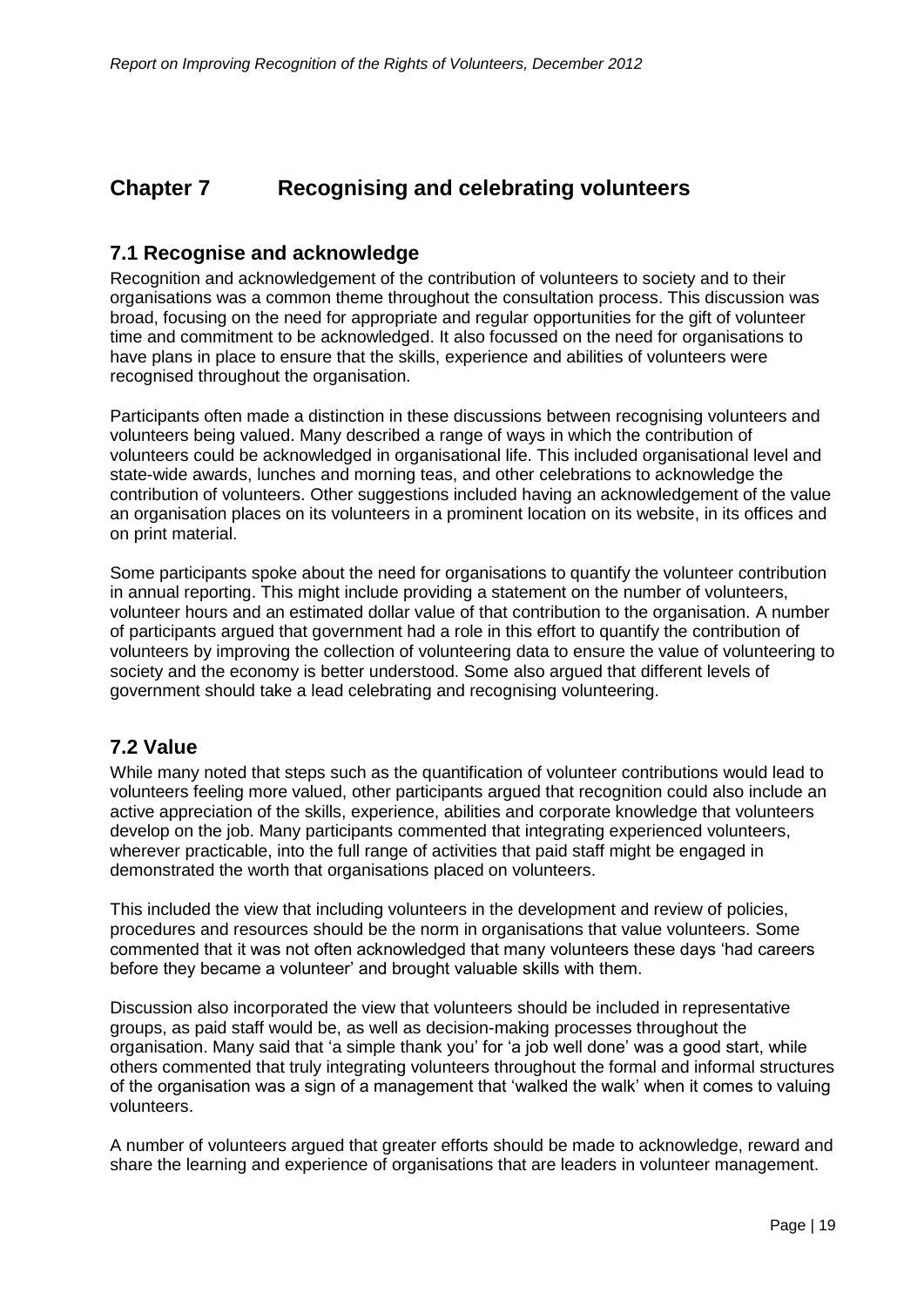Many were keen to see volunteer experience shared through organisations in ways that helped develop the organisation.

It was also noted throughout discussion on this issue that many volunteers report the sense of personal satisfaction they gain through their volunteering experience and the sense of 'giving back'.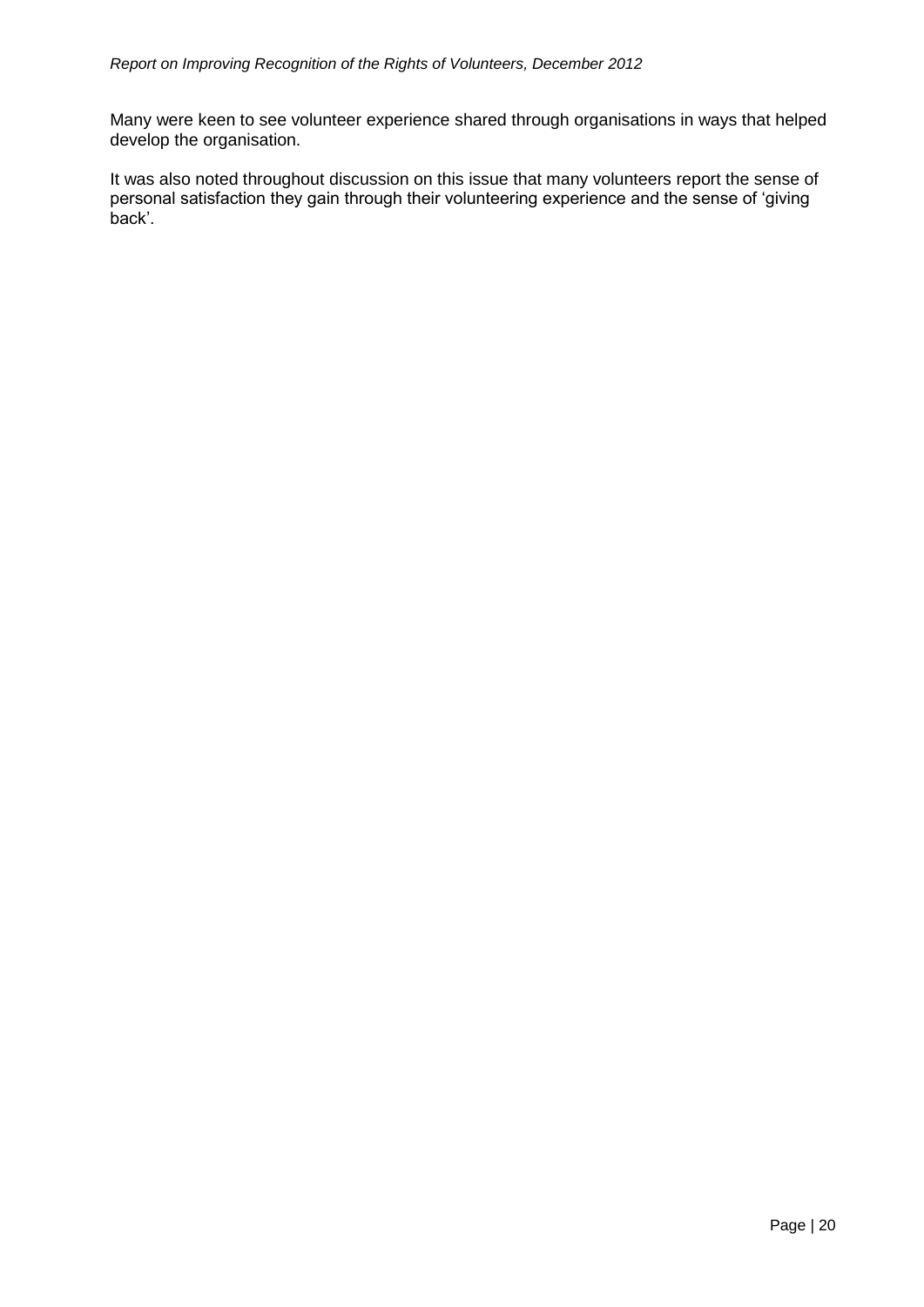# <span id="page-20-0"></span>**Chapter 8 Building commitment to the principles**

## <span id="page-20-1"></span>**8.1 Informal commitment**

Participants suggested a number of different models for building commitment to the principles identified through the consultation. The most frequently promoted model is a voluntary code. Many participants wanted the NSW Government to exercise leadership in this area, without increasing red tape, and some suggested that the most appropriate model would be a Government led voluntary code. Participants also said that this model could avoid an excessive burden for volunteers and organisations and that this was important because 'there shouldn't be any more red tape'.

One survey respondent articulated the views of many in saying that a 'modular approach to development with six key principles' should be adopted. The respondent argued that six principles covered enough of the issues to be useful and accessible. Above all, respondents wanted an approach that was simple and easy to implement. Many respondents said that the principles would provide a useful focus and could lead to discussion of the constituent elements that contributed to best practice, as discussed earlier in this report.

This approach was also seen as providing useful mechanisms for organisations to acknowledge, promote and celebrate relevant systems and processes that some noted were 'already in place'. Some also noted that a simple set of widely acknowledged and promoted principles could also provide a useful framework, or language, through which examples of best practice could be more easily shared.

There was a multitude of approaches to how such a set of principles might be promoted in the community. These included 'something like the *Heart [Foundation] Tick*, awards, certificates, badges, and other publicity including websites', or through an 'easily recognisable symbol or logo'. Others were more focussed on the annual reporting cycle arguing that 'recognition of the value of the contribution of volunteers to organisations should be a reporting requirement'.

# <span id="page-20-2"></span>**8.2 Supporting volunteers, developing communities**

Many respondents spoke about the importance of volunteers to society. Participants argued that it was critically important to settle the issue of recognition of volunteer rights quickly and simply to ensure that the contribution of volunteers is maintained and increased. Every respondent who touched on this issue argued that volunteering should be promoted, celebrated and grown.

Many consultation participants discussed the need to recognise the wider impact of volunteers. Some argued that a media campaign was required 'about the dollar value' of volunteering saying that it was necessary to 'get in people's faces' about the importance and positive impacts of volunteering.

Other respondents spoke about the importance of generational transitions and the need to change the perceived 'face of volunteering'. It was important to many to grow volunteering among school students, arguing that it built engagement with the community and established patterns of care about other people. Others were more sober, suggesting that without transitioning younger volunteers into organisations, it may become increasingly difficult to 'maintain the current levels of service provision'.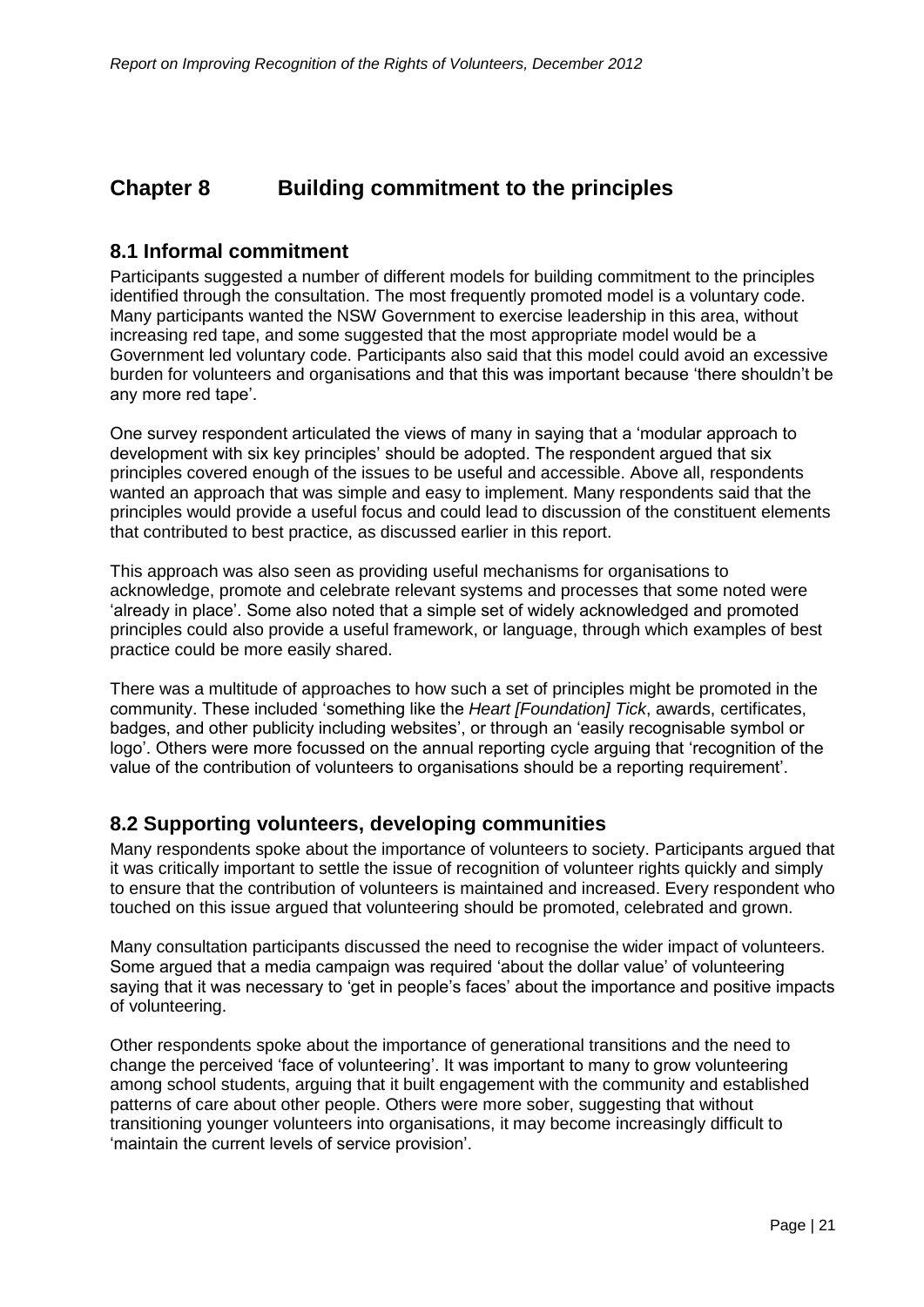# <span id="page-21-0"></span>**8.3 Formal commitment**

Many respondents argued for formal commitments to improving recognition of the rights of volunteers. There were almost as many proposals for this formal recognition as there were proponents. These included various legislative changes (federal and state), utilisation of existing accreditation frameworks, inclusion in existing service standards (including for Home and Community Care and Disability Services), creating a volunteer watchdog, and a statutory approach that would see volunteers treated like employees.

A much larger group of respondents rejected these specific ideas, either individually or sometimes in groups, and argued against additional cost, complexity and red tape. Many referenced the implementation of the *Work, Health and Safety Act 2011*, and argued that that change introduced significant compliance costs.

Other respondents said that it was critical that any change in NSW was incorporated in Volunteering Australia's National Standards for Involving Volunteers in Not-for-Profit Organisations, which are already widely referenced in a range of existing state and federal funding agreements.

A small number of respondents argued for a 'Volunteer rights charter similar to that of the UK'. The government of the United Kingdom is promoting a simple list of volunteer rights that is voluntary. These include what a volunteer might expect in the following areas [\(https://www.gov.uk/volunteering/your-rights\)](https://www.gov.uk/volunteering/your-rights):

- the level of supervision and support
- training
- coverage by the organisation's employer or public liability insurance
- health and safety issues
- any expenses the organisation will cover.

Since 2009 a discussion has occurred in the United Kingdom on how best to address volunteer rights. The latest development is a call from Volunteering England for endorsement of the campaign about rights, recognition and responsibility [\(http://www.volunteering.org.uk/policy](http://www.volunteering.org.uk/policy-and-campaigns/volunteer-rights-inquiry-3r-promise)[and-campaigns/volunteer-rights-inquiry-3r-promise\)](http://www.volunteering.org.uk/policy-and-campaigns/volunteer-rights-inquiry-3r-promise).

Finally, the European Youth Forum [\(http://issuu.com/yomag/docs/volunteering\\_charter\\_en\)](http://issuu.com/yomag/docs/volunteering_charter_en) has published a Chart of Volunteer Rights at the commencement of a campaign to have volunteer rights formally recognised.

# <span id="page-21-1"></span>**8.4 What else might add value?**

Several respondents called for volunteer rights to be included as part of the mandate of the Australian Charities and Not-for-Profits Commission (ACNC) and in a related proposal, some participants called for organisations to loose their charitable status if they failed to implement the principles protecting volunteer rights.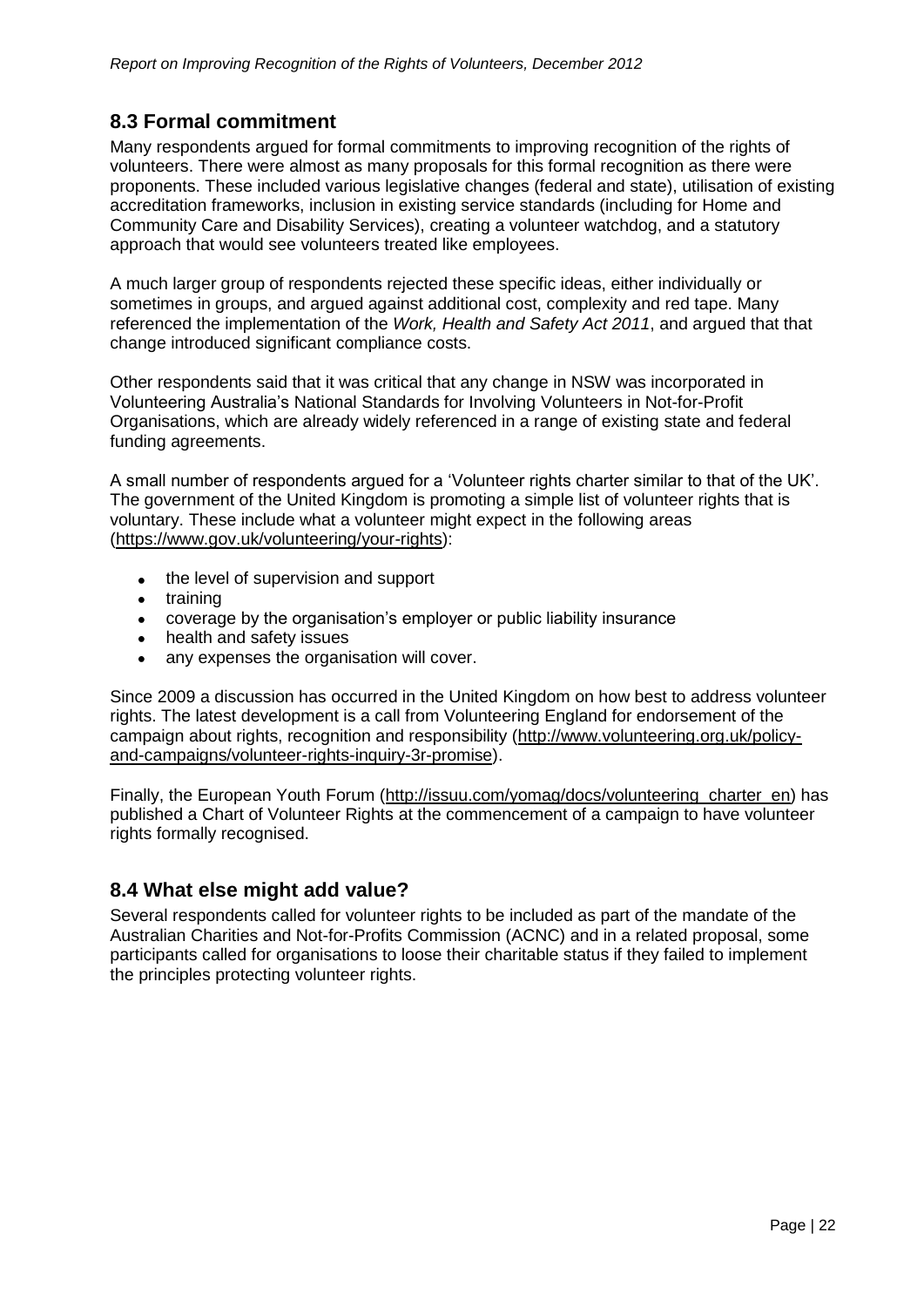| <b>Location</b>                                        | <b>Date</b>      |
|--------------------------------------------------------|------------------|
| Mingara Recreation Club, Tumbi Umbi                    | 04 October 2012  |
| <b>Bathurst City Community Club, Bathurst</b>          | 05 October 2012  |
| Albury Council Chambers, Albury                        | 12 October 2012  |
| Corrimal District Library & Community Centre, Corrimal | 17 October 2012  |
| Merewether High School                                 | 22 October 2012  |
| <b>Lambton High School</b>                             | 22 October 2012  |
| <b>Westport Club, Port Macquarie</b>                   | 29 October 2012  |
| Armidale Regional Council, Armidale                    | 31 October 2012  |
| East's Leisure and Golf, East Maitland                 | 02 November 2012 |
| Wyong Shire Council, Wyong                             | 05 November 2012 |
| <b>Blacktown City Council, Blacktown</b>               | 12 November 2012 |
| Jubilee Room, Parliament House, Sydney                 | 13 November 2012 |
| Campbelltown Catholic Club, Campbelltown               | 14 November 2012 |

# <span id="page-22-0"></span>**Appendix One – Consultation locations and dates**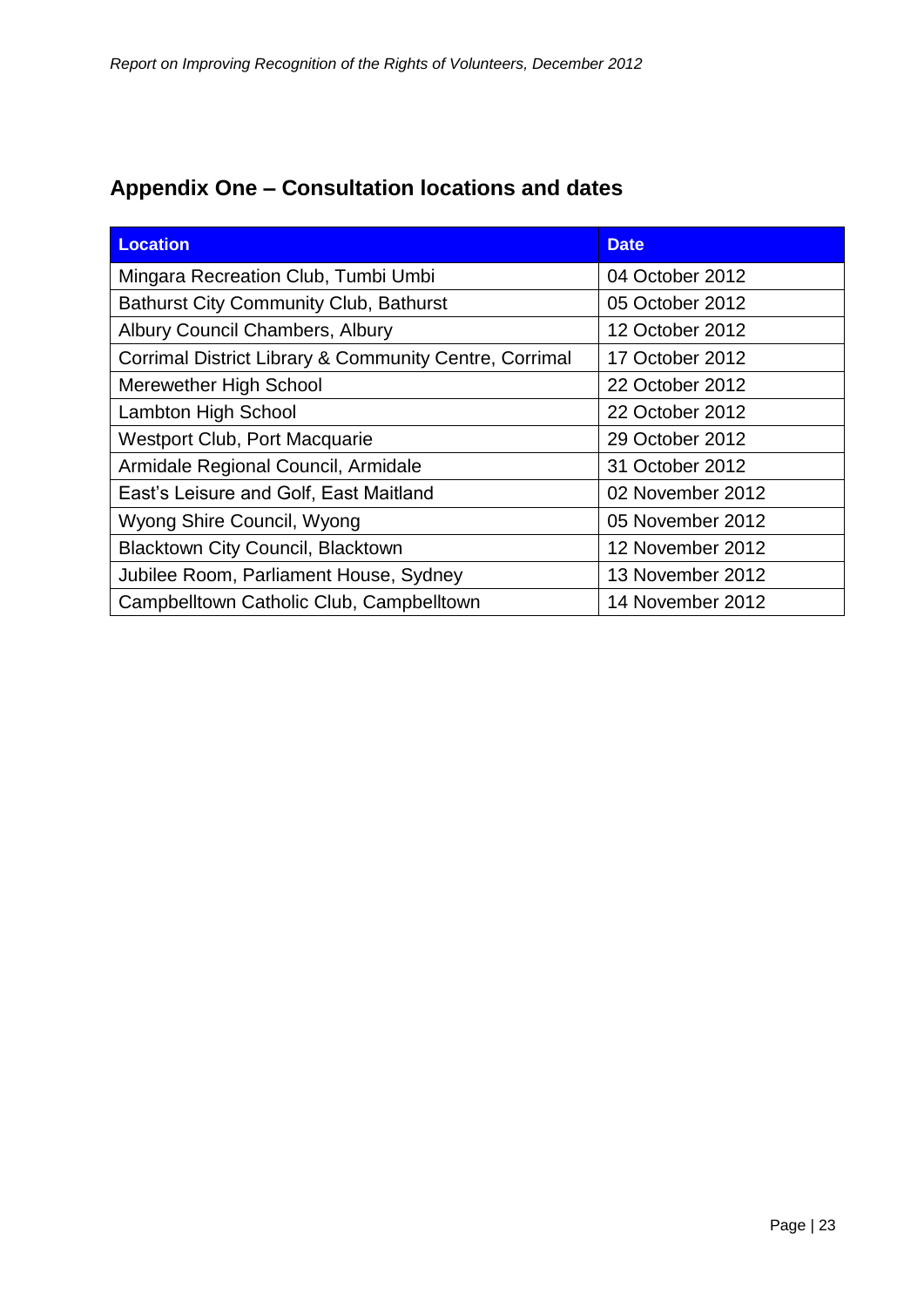# <span id="page-23-0"></span>**Appendix Two - Data collection protocol**

#### **Consultation questions**

- What are the important themes to be included?
- How might volunteers and organisations commit?

#### **On-line survey questions**

- What are the important themes/issues that should be considered?
- How could volunteers and organisations commit to such principles?
- Should government funding be conditional on organisations committing to such principles?
- How might organisations celebrate and promote their commitment to such principles?

#### **Discussion paper questions**

- What are the important principles that should be included?
- How could organisations commit to such principles?
- How could smaller organisations meet such requirements without increasing red tape?
- Should committing to such principles be a condition of government funding?
- How could volunteers know if organisations had committed to the principles?
- Is alternative dispute resolution appropriate if disputes cannot be solved locally?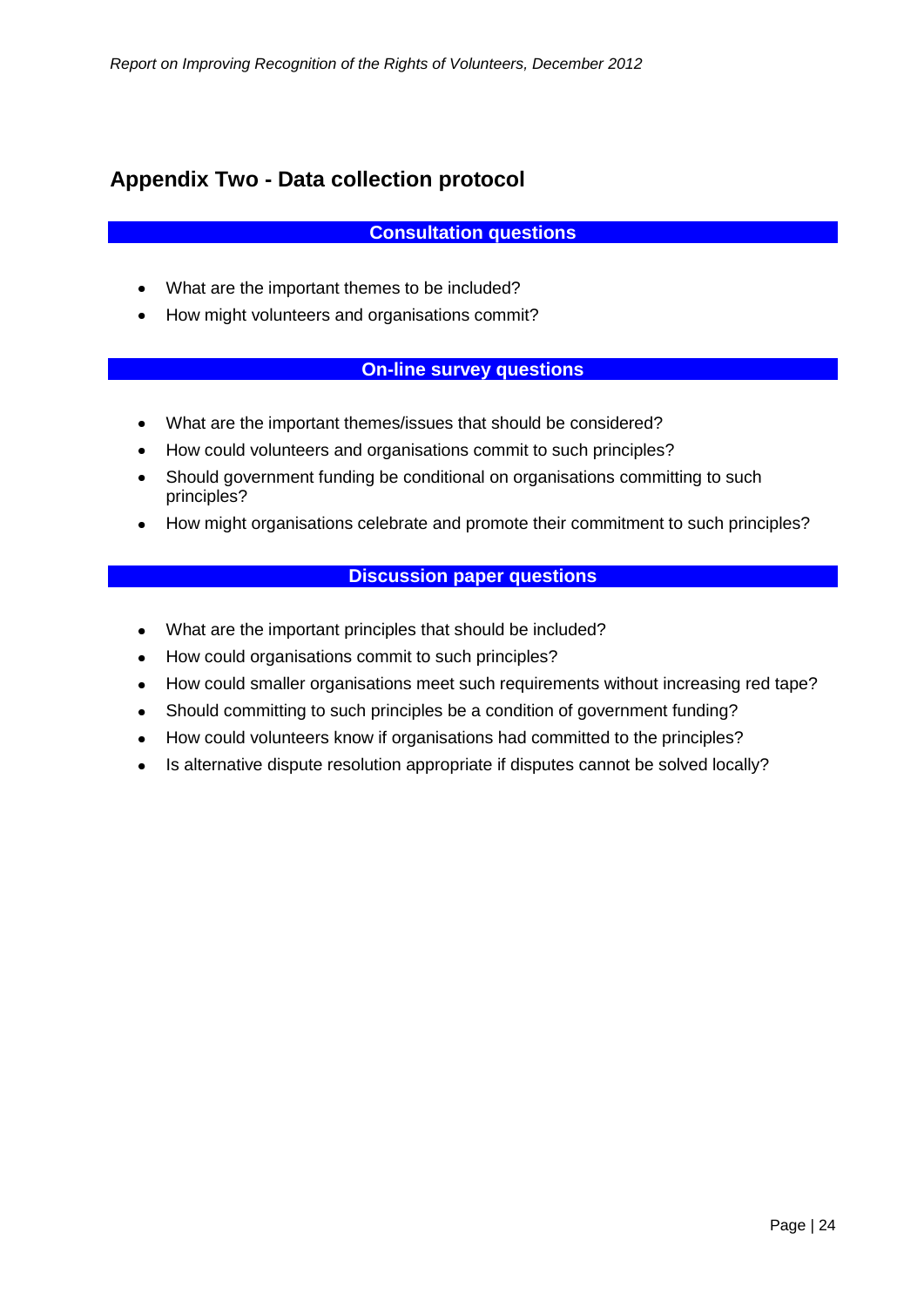# <span id="page-24-0"></span>**Appendix Three – Discussion paper**

# **Improving recognition of the rights of volunteers in NSW: a discussion paper**

# **The Centre for Volunteering and the Office of Communities**

**October 2012**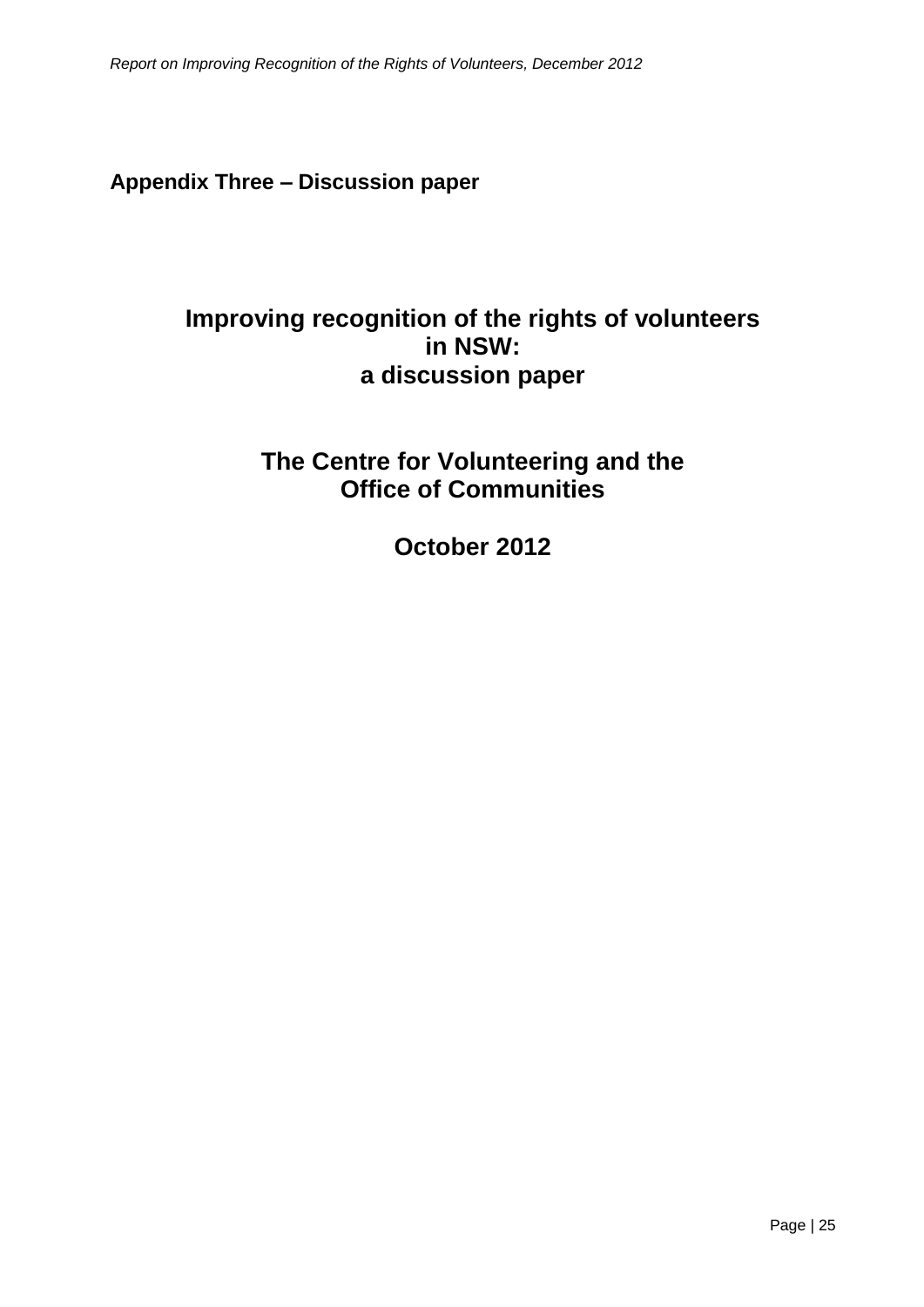#### **Introduction**

I launched the first NSW Volunteering Strategy on 14 May 2012. A key theme of the Strategy is removing barriers to people volunteering.

The need to ensure that volunteers are always treated with fairness, respect and dignity was an issue that was raised repeatedly with me in the 2011 state-wide consultations that informed the development of the Strategy.

In some cases, volunteers are treated poorly or unfairly and they leave organisations feeling aggrieved. In other cases, organisations find themselves managing behaviours or values of volunteers that are inconsistent with the organisation's needs and mission.

In response, as an initiative of the NSW Volunteering Strategy, I have commissioned The Centre for Volunteering to lead a discussion in NSW on improving recognition of the rights of volunteers. The objective of the consultation is to provide me with recommendations on improving the recognition of the rights of volunteers by agreeing on simple, effective and achievable principles to enshrine expectations of fair and respectful treatment.

If we leave the discussion until volunteers, managers or directors of organisations feel aggrieved or problems have emerged, it is an emotive and unsettling discussion, rather than one about principles and positives like appreciation and participation. The participation of volunteers and organisations is critical to ensure we get the best possible result for all volunteers in NSW.

An appropriate framework for recognition of rights for volunteers will help everyone to see the goal posts and to refer to them when needed, particularly as an agreed point of reference in difficult times.

I look forward to your participation in this discussion, either through commenting on-line, providing a submission with your views, or attending one of the face-to-face consultations being held around NSW in October and November 2012.

Victor Dominello MP Minister for Citizenship and Communities Minister for Aboriginal Affairs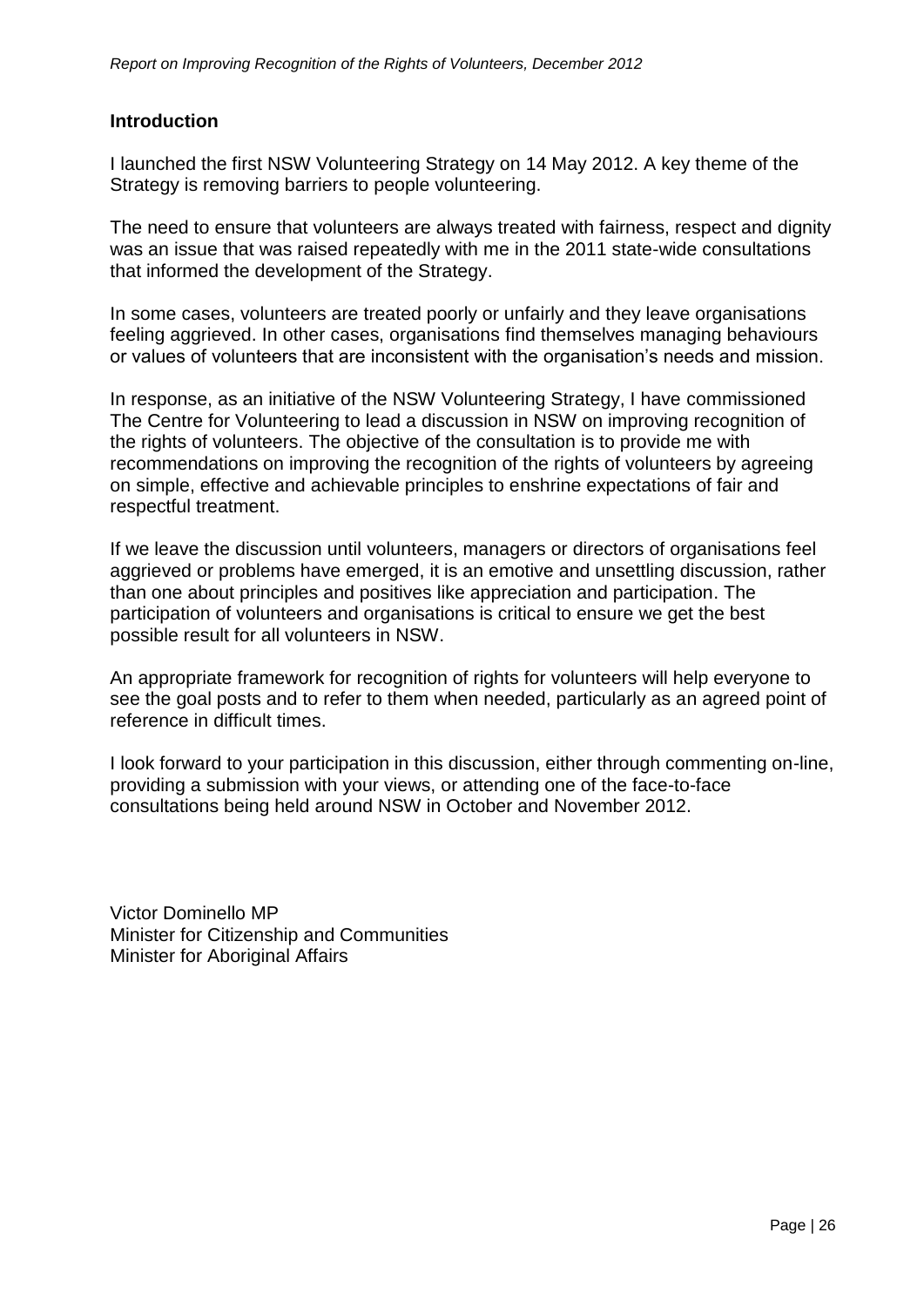#### **IMPROVING RESPECT, DIGNITY AND APPRECIATION OF VOLUNTEERS**

Volunteering occurs in every community in the State, with 2 million volunteers providing more than 240 million hours of volunteering each year in NSW. This precious resource cannot be taken for granted and must be nurtured and developed. This is why improving respect, dignity and appreciation of volunteers is so important.

#### **RECRUITMENT**

Many volunteers find their own way to community organisations, some people are recruited through one of the State's Volunteer Resource Centres, and others are recruited directly by organisations that engage volunteers.

What happens when volunteers get to these organisations? Is it important to establish the mutual expectations of volunteers and organisations? It is also important for volunteers to ask questions about the work they might do, and to explore how that fits with their skills, interest and values.

Most organisations match volunteers and their skills to particular roles. They also orient volunteers to the culture, values and mission of the organisation. Making the nature of the volunteering job and the needs of the organisation clear is one way to build respect and appreciation and to ensure dignity for volunteers and their managers in organisations.

#### **Orienting volunteers**

A number of volunteer-involving organisations have sound recruitment and induction processes in place, designed to make clear the rights and responsibilities of volunteers.

One such example is The Smith Family, where all volunteers matched to a role are issued with a copy of '*Our commitment to You*'. This document outlines the rights of responsibilities of volunteers, presents the organisational values of The Smith Family, the expected behaviours of volunteers and provides the organisation's Code of Conduct.

Issuing volunteers with '*Our commitment to You*' is the first step in a thorough induction process that is role and site specific and incorporates use of online tools wherever appropriate. These processes are all aimed at clarifying The Smith Family's expectations of volunteers and its commitment to upholding the rights of volunteers.

#### **RETENTION**

The decisions to begin volunteering and to continue volunteering for a particular organisation are very different. Some volunteers experience a growing commitment to their organisation, while others, are alienated and do not return. For organisations, retaining volunteers is very important because recruitment is time consuming and expensive.

Retention of volunteers is more likely where:

- there is good governance and management at all levels of the organisation
- work, health and safety obligations are met
- sound volunteer skill development, training and mentoring occurs.

Retention is not an end in itself. Balance is also important. Sometimes volunteer turnover can be a positive thing; for volunteers themselves and for organisations.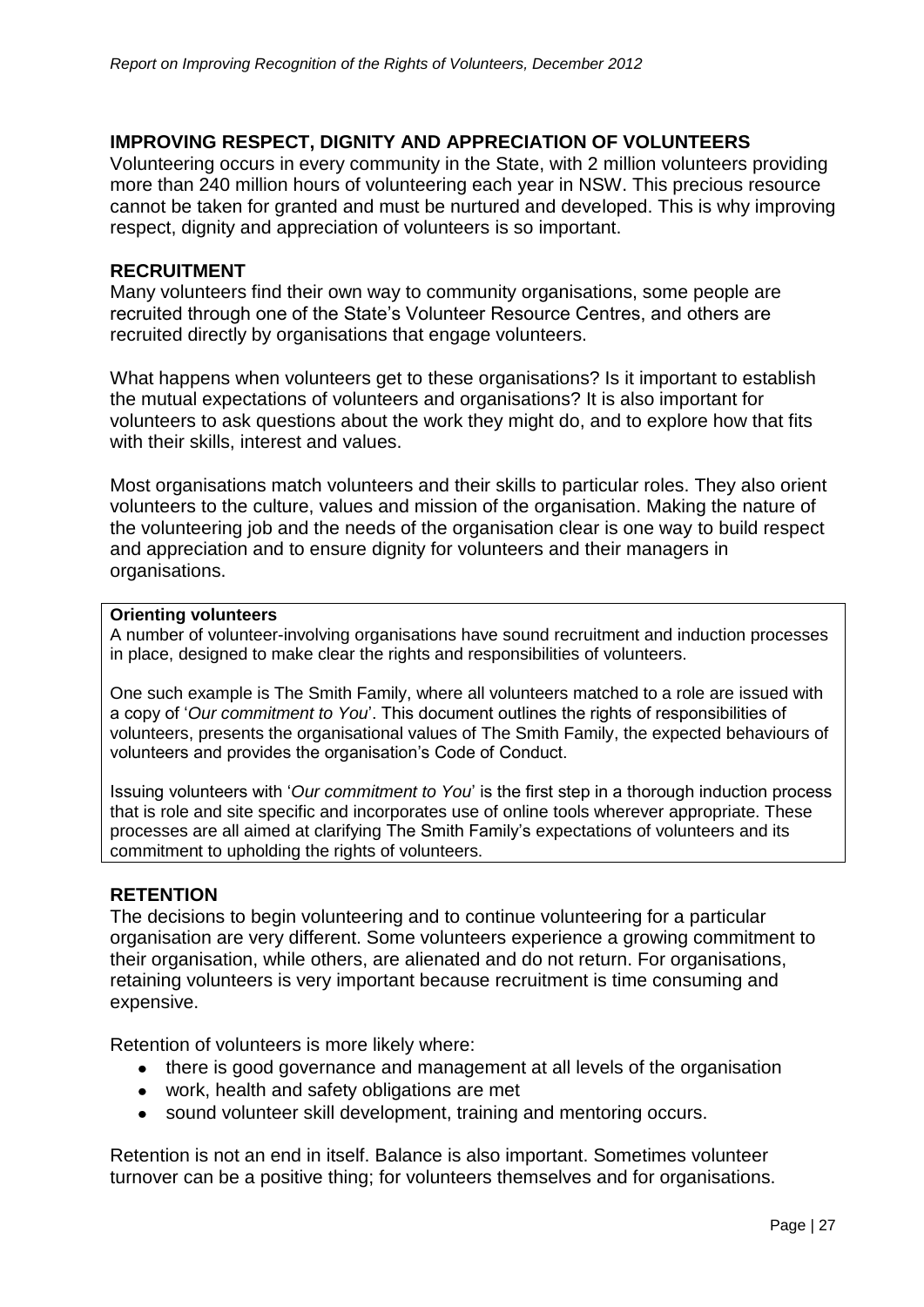**Retention** is also more likely where there are clear descriptions of what a volunteer role involves; clear messages about what a *job-well-done* looks like; and simple, effective, and timely feedback on performance. Volunteers should be treated fairly, openly and consistently, and they should be given opportunities to express their views and be heard.

Should best practice models of recruitment and retention practices be promoted within the volunteering community? How would this best be accomplished?

#### **MANAGING ISSUES AND RISKS**

A National Police Check and a Working with Children Check is required for some volunteers by certain organisations. This can be a policy of the organisation, a funding agreement requirement, and – in limited circumstances – a legal requirement.

Some volunteers find such checks challenging, reporting that they make them feel like a criminal or that they are suspected of wrong doing. Others are more comfortable and take the requirement in their stride. Organisations report that such checks help them manage their obligations to their clients and their organisational risks. Others argue that checks are no replacement for interviewing volunteers and checking referees, just as prospective employees get checked.

How should this issue be managed? How can organisations and volunteers ensure the safety and security of clients, without adding barriers to volunteering?

#### **Working with Children Check**

The NSW Commission for Children and Young People recommends making organisations child safe and child friendly. The Commission runs training in how to make your organisation child safe including the physical environment, recruitment practices, children's rights and the Working With Children Check.

From early 2013, a new Working With Children Check will be introduced in NSW. It will require volunteers who have direct face-to-face contact with children, in a child-related setting, to undergo the new Check. A volunteer who works mainly with adults in an adult setting will not need the Check, even if occasionally a child is present. Some exemptions are proposed including for parents and close family members volunteering in an activity with their own children.

The find out more about the check, go to <http://kids.nsw.gov.au/kids/working/newcheck/gettinganewcheck.cfm>

#### **DISPUTE RESOLUTION**

Inevitably there will be disputes or differences of opinion, and the performance of individuals or organisations may fall short of expectations. A volunteer may have concerns with the organisation to which they have committed their time, or an organisation may have concerns with one of their volunteers. Sometimes issues can emerge between volunteers themselves. Such realities are part of life. When these challenges emerge, how can we best deal with them in a way that is transparent, fair and efficient?

Many organisations have very well developed policies and practices for dealing with disputes. These policies will make clear how people with concerns should proceed.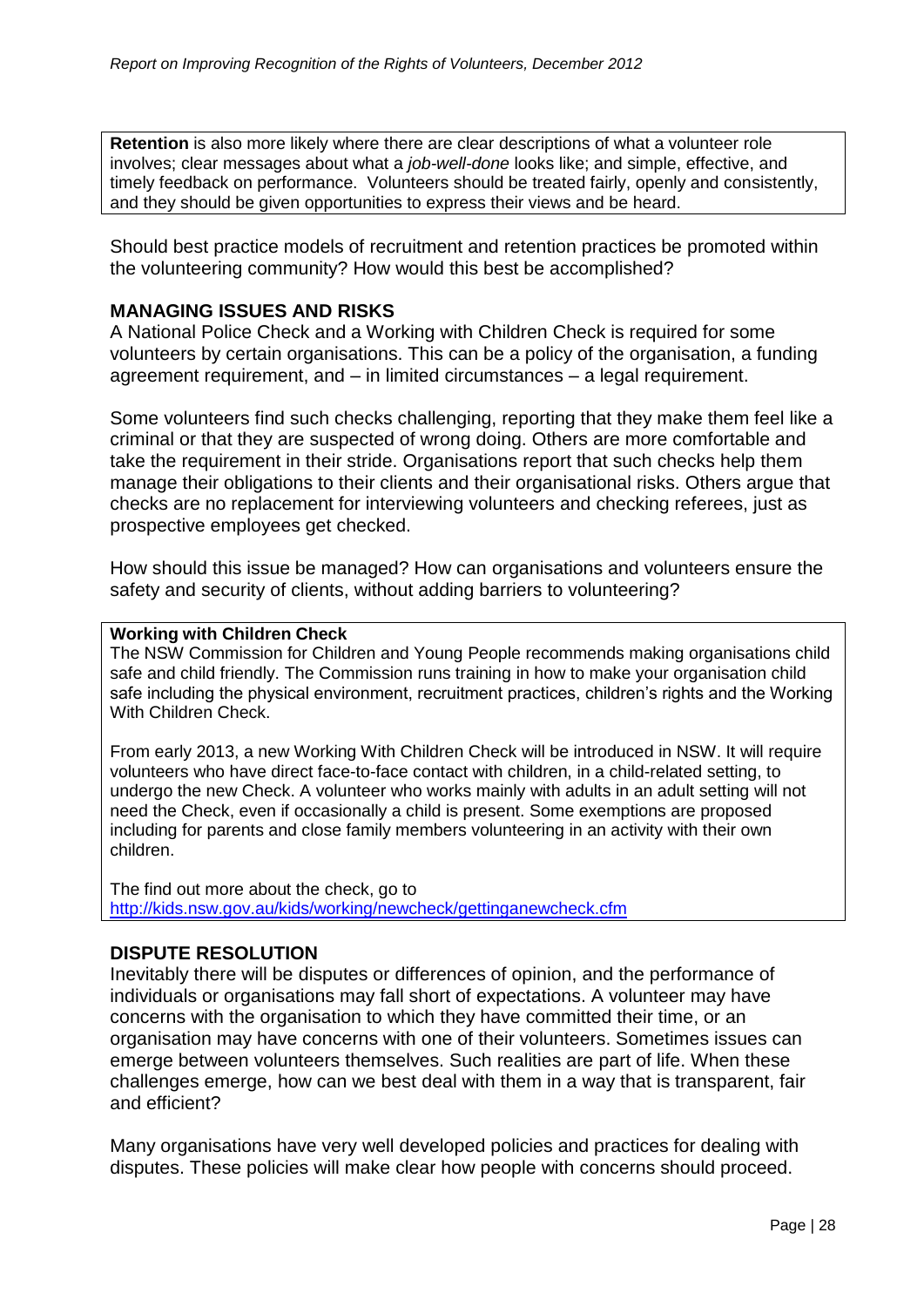Often the first thing to do is for the those concerned to discuss the matter, just as would happen were a paid employee had a concern.

Problems can emerge between volunteers, with management/staff, between volunteer boards and management/staff, and between volunteers themselves. The objective should be that where disputes emerge they are resolved locally.

In some cases, volunteers or organisations may choose to undertake alternative dispute resolution. Community Justice Centres in NSW provide free alternative dispute resolution services and both volunteers and not-for-profit organisations may use their services. Information about these services is available at [www.cjc.nsw.gov.au](http://www.cjc.nsw.gov.au/) or on telephone 1800 990 777.

Should best practice models of complaints processes and dispute resolution be promoted within the volunteering community? How would this best be accomplished?

#### **Examples of dispute resolution**

A great many volunteer-involving organisations have complaints and dispute resolution processes in place. The Australian Sports Commission provides a 'Member Protection Policy' template for National Sports Organisations and local sporting clubs.

The templates provide a framework for developing local documents and cover a range of matters, from codes of behaviour to reporting, incorporating complaint handling and dispute resolution. The templates are available from

[www.ausport.gov.au/supporting/nso/member\\_protection](http://www.ausport.gov.au/supporting/nso/member_protection) and are supported by an online toolkit and training, accessible via [www.playbytherules.net.au.](http://www.playbytherules.net.au/)

#### **WHERE TO FROM HERE?**

The objective of the consultation process is to inform recommendations on improving the recognition of the rights of volunteers by agreeing on simple, effective and achievable principles to enshrine these expectations.

- What are the important principles that should be included?
- How could organisations commit to such principles?
- How could smaller organisations meet such requirements without increasing red tape?
- Should committing to such principles be a condition of government funding?
- How could volunteers know if organisations had committed to the principles?
- Is alternative dispute resolution appropriate if disputes cannot be solved locally?
- Should alternative dispute resolution only be engaged when local resolution fails?
- What role might publishing best practice resources (templates) play, including for example:
	- $\checkmark$  Job descriptions
	- $\checkmark$  Performance management criteria and processes
	- $\checkmark$  Grievance policies and procedures?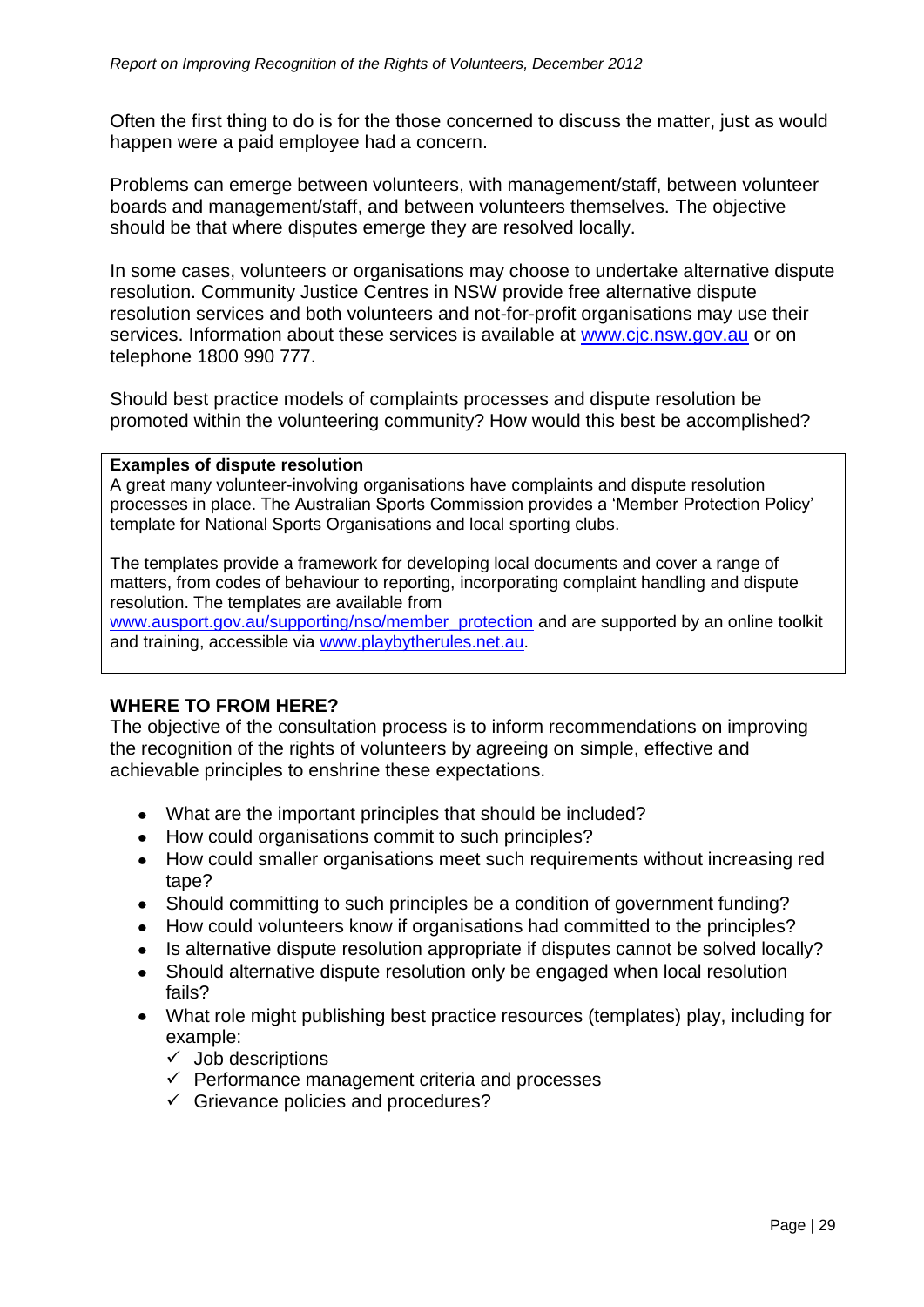#### **Example principles, expectations and obligations**

Volunteering Australia's [National Standards for Involving Volunteers in Not for Profit](http://www.volunteeringaustralia.org/Publications/-National-Standards/The-National-Standards-for-best-practice-in-the-management-of-volunteers.asp)  [Organisations](http://www.volunteeringaustralia.org/Publications/-National-Standards/The-National-Standards-for-best-practice-in-the-management-of-volunteers.asp) (The National Standards) provide a framework for best practice in volunteer management. The Standards support the recognition of core obligations and expectations for volunteers and volunteer-engaging organisations.

Drawing on these Standards, the NSW Volunteering website suggests a set of expectations and obligations of volunteers and volunteer-engaging organisations [www.volunteering.nsw.gov.au/organisations/running-an-organisation/rights-and-responsibilities.](http://www.volunteering.nsw.gov.au/organisations/running-an-organisation/rights-and-responsibilities)